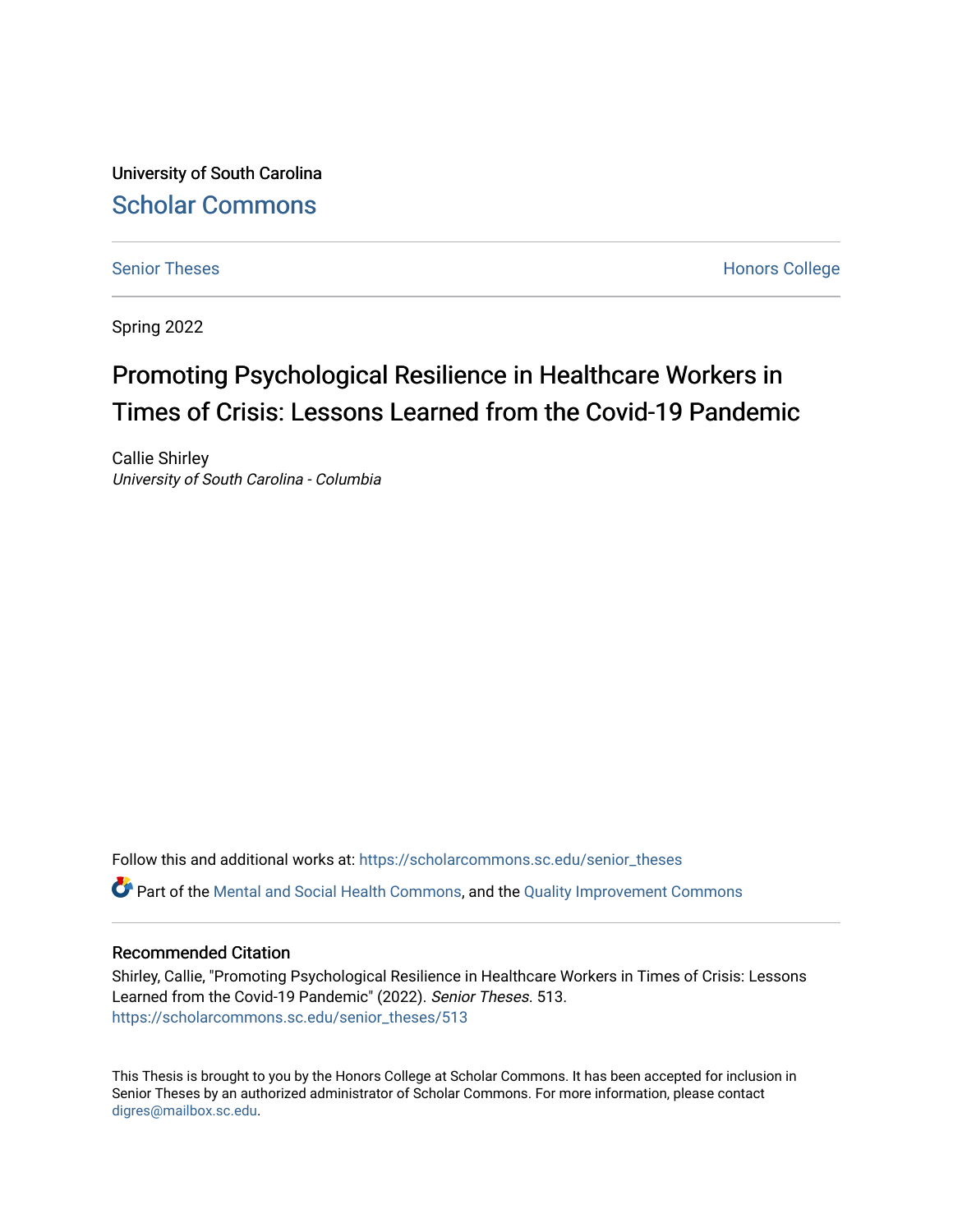# PROMOTING PSYCHOLOGICAL RESILIENCE IN HEALTHCARE WORKERS IN TIMES OF CRISIS: LESSONS LEARNED FROM THE COVID-19 PANDEMIC

By

Callie Shirley

Submitted in Partial Fulfillment of the Requirements for Graduation with Honors from the South Carolina Honors College

May, 2022

Approved:

 $400$ 

Dr. Shan Qiao Director of Thesis

Dr. Cheuk Chi (George) Tam Second Reader

Steve Lynn, Dean For South Carolina Honors College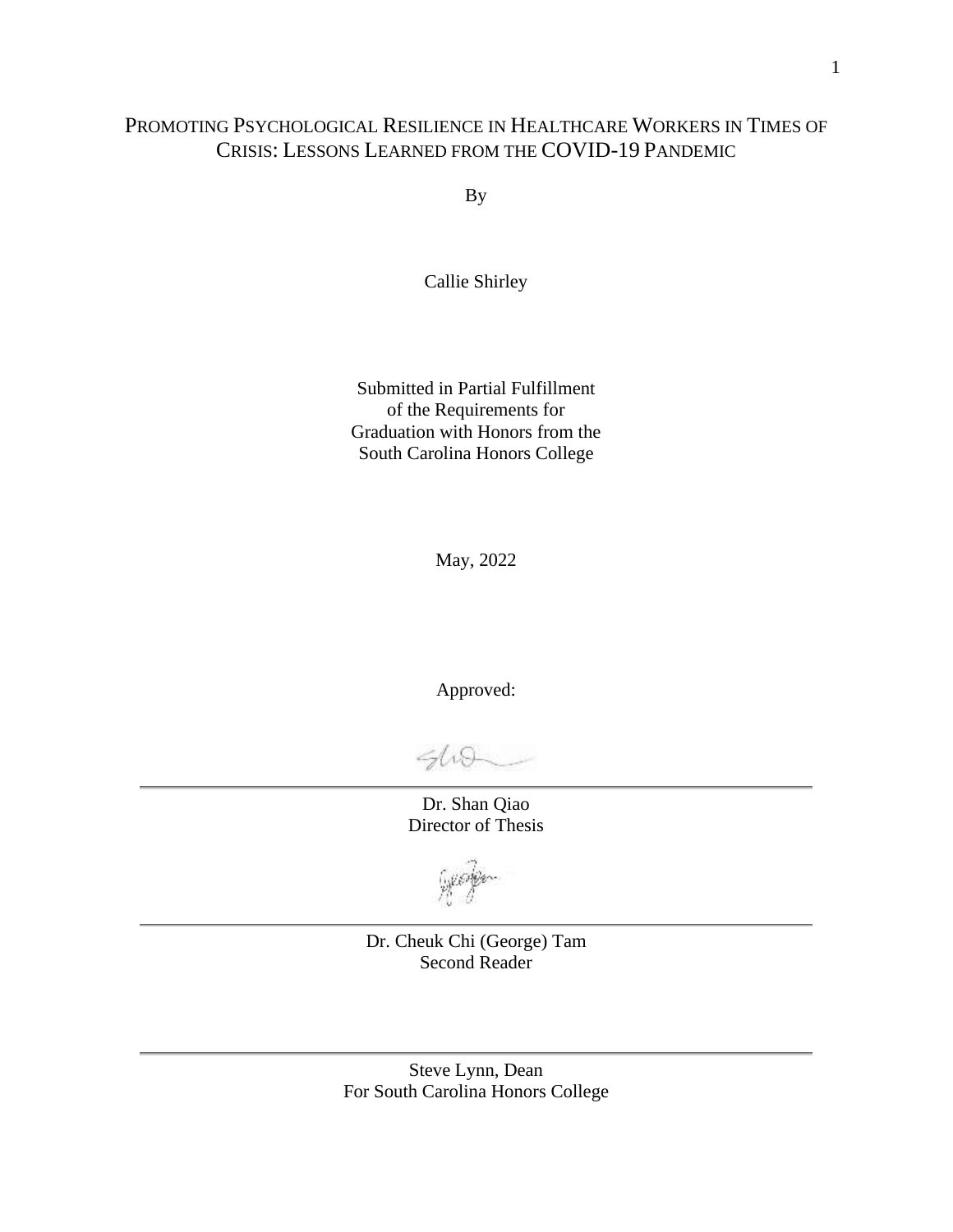# **Promoting psychological resilience in healthcare workers in times of crisis: Lessons learned from the Covid-19 pandemic**

Table of Contents

| Abstract     | 3  |
|--------------|----|
| Introduction | 3  |
| Methods      | 6  |
| Results      | 9  |
| Discussion   | 16 |
| Tables       | 21 |
| References   | 22 |

#### **Summary**

HIV-related services in SC have been interrupted by the COVID-19 pandemic, yet many ASOs have demonstrated their organizational resilience in adapting. One facilitator of organizational resilience, psychological resilience, has become increasingly studied during the COVID-19 pandemic due to the increased burdens placed on healthcare workers. Current literature has identified facilitators for psychological resilience in the organization, leadership, and in individual employees. By interviewing representatives from 8 ASOs in SC, this thesis aims to identify facilitators of psychological resilience during the COVID-19 pandemic to determine ways to further support healthcare workers through future crises.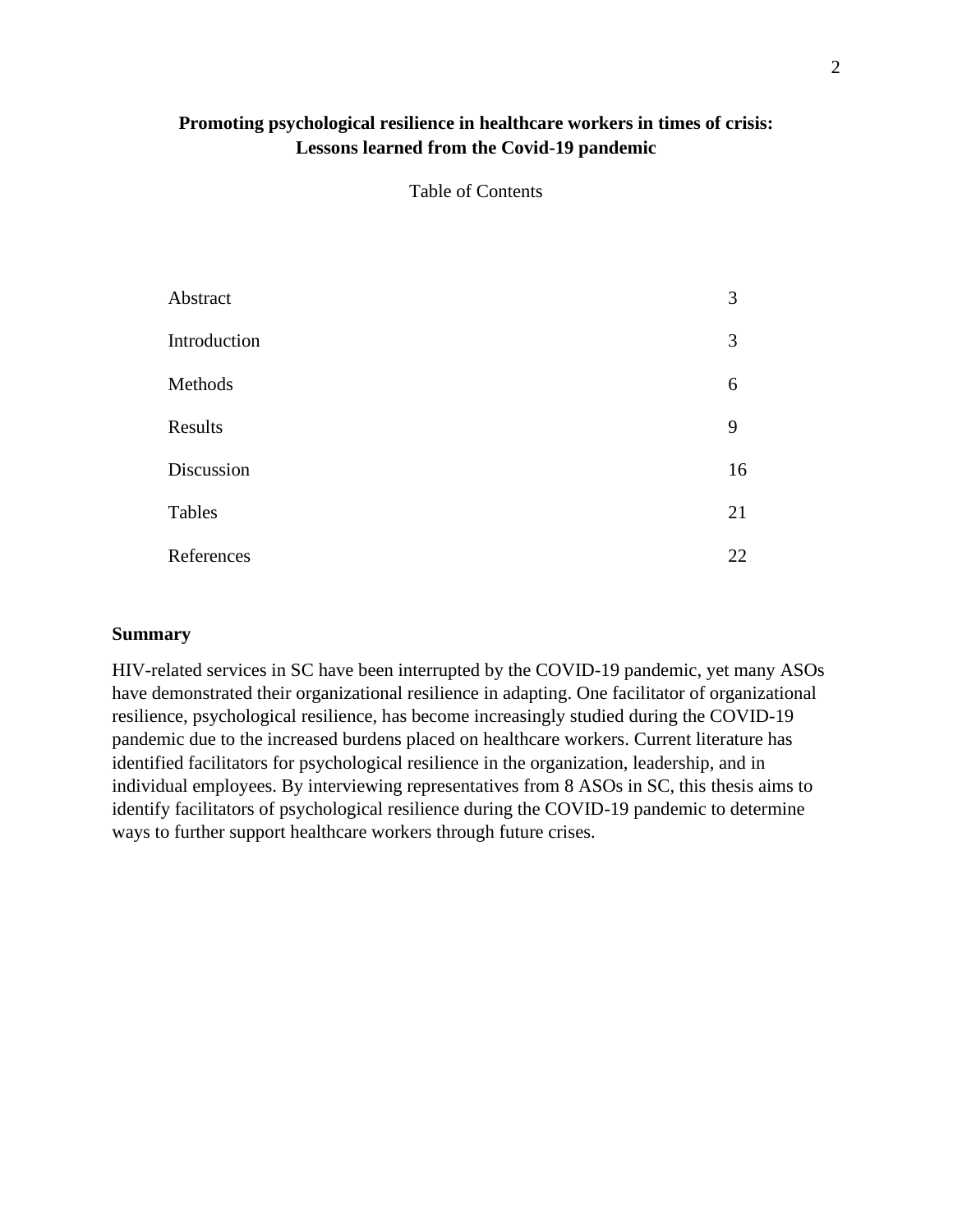## **Promoting psychological resilience in healthcare workers in times of crisis: Lessons learned from the Covid-19 pandemic**

#### **Abstract**

HIV-related services have been interrupted by the COVID-19 pandemic in South Carolina (SC). However, many HIV care facilities demonstrated their organizational resilience (the ability to maintain needed health services amid rapidly changing circumstances) in adapting to new challenges. One facilitator of organizational resilience, psychological resilience, has become increasingly studied in the health area during the COVID-19 pandemic due to the large burdens placed on healthcare workers during this time. Psychological resilience in regard to healthcare facilities is defined as the ability of the health workforce to adapt to adversity and is beneficial to mental health outcomes of the employees. Current literature on psychological resilience has identified facilitators such as support from leadership, a positive work environment, self-care, a manageable workload, flexibility, and adequate planning and protocols. This study aims to identify key facilitators of psychological resilience among the AIDS Services Organizations (ASOs) in SC. In-depth interviews were conducted with 11 leaders in 8 ASOs across SC during summer of 2020. The interviews were recorded after consent and transcribed. All the transcripts were coded using a codebook based on the interview guide. Thematic analysis approach was used in data analysis. NVivo 11.0 was employed in data management and analysis. Findings pinpoint several facilitators, including 1) having planning and protocols to promote staff safety, 2) communication to promote information accuracy and timeliness, 3) support from leadership in the organization and the organization itself, 4) external support to ensure the flow of resources, and 5) a collaborative and supportive work environment. The lessons learned from the front-line healthcare providers will enable the ASOs to better support their employees in the event of another crisis event, thereby improving overall organizational resilience.

### **Introduction**

The COVID-19 pandemic has been a public health crisis that has had a significant impact on South Carolina. According to the Centers for Disease Control and Prevention (CDC), over 60 million COVID-19 cases have been reported since the start of the pandemic in the United States, and over 1 million of those cases were reported in South Carolina.<sup>1</sup> In conjunction with the rise in cases, health service delivery has become a particular area of concern when examining the impact of the pandemic. According to a recent cross-sectional survey study analyzing the impact of COVID-19 on health service delays and interruptions in the United States, nearly half of the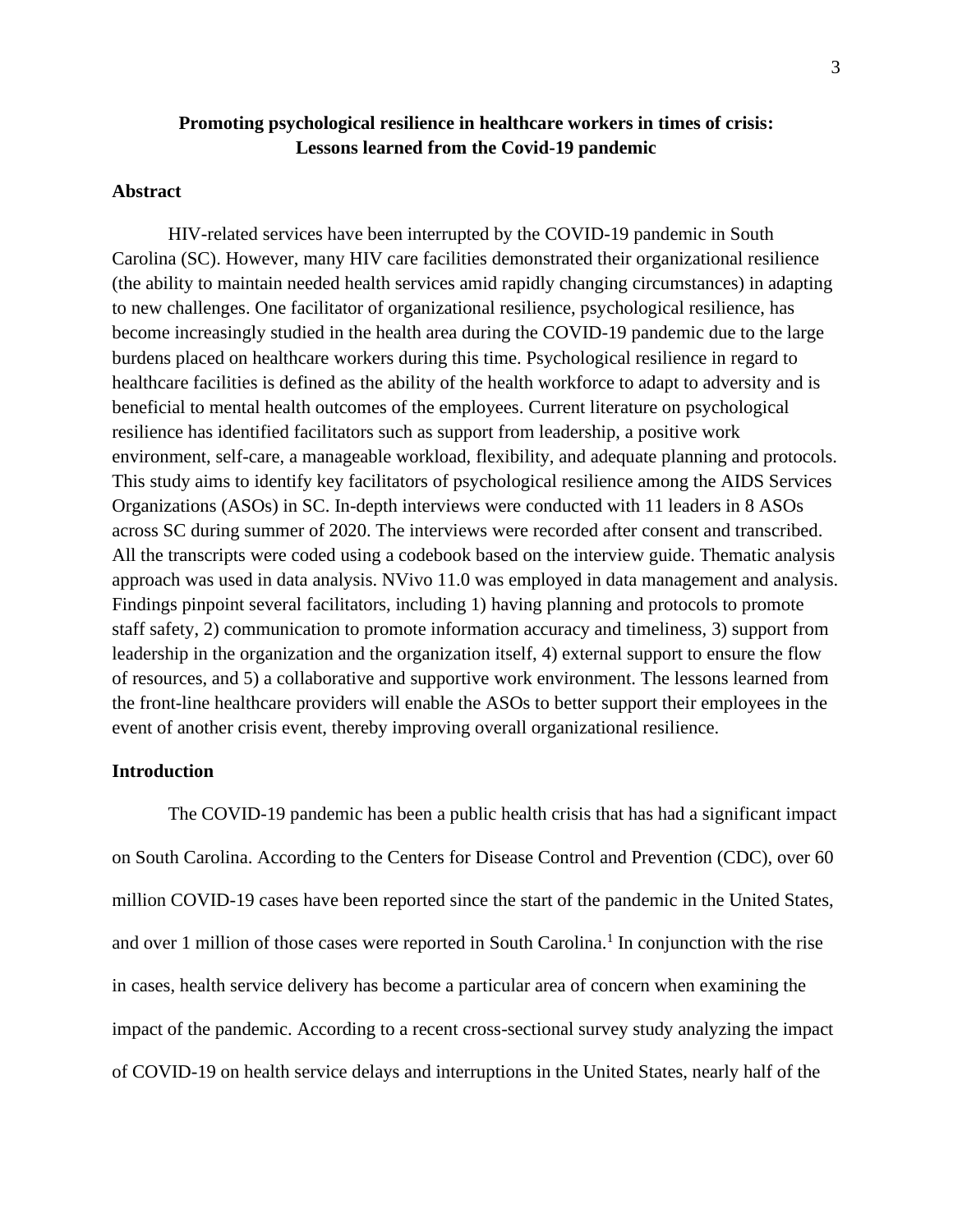participants reported some health care delay during the pandemic.<sup>2</sup> Such delays were most commonly reported as being in dental (38.1%), preventive (29.2%) and diagnostic (16.4%) treatment. 2

Regarding health service delays and interruptions in South Carolina, the pandemic has particularly had an impact regarding the treatment of people living with HIV (PLWH). South Carolina reportedly has a high incidence of HIV, with nearly 20,000 PLWH reported in 2019, which is about 406 per 100,000 population.<sup>3</sup> A recent study examining service disruption in SC indicates that the pandemic caused a disruption in the delivery of HIV-related services such that 82% of AIDS Service Organizations (ASOs) in SC experienced some degree of disruption,<sup>4</sup> 56% of ASOs experienced partial disruption, and as many as 26% had to close at some point during the pandemic.<sup>4</sup> The services disrupted included important components of care such as support groups, home visits, walk-in services, and in-person appointments.<sup>4</sup> Disruption to HIV-related services during the pandemic brings serious concerns given several unique characteristics of HIV treatment and care including 1) the importance of medical adherence among HIV patients; 2) the comprehensive services different HIV care facilities provide including psychological counseling, housing, and food service; 3) the impact consistent care has on patients' quality of life; 4) the stigma PLWH are exposed to, which could be worsened during the emergency conditions of the pandemic; and 5) the high proportion of the PLWH population that may be in a socioeconomically vulnerable position and who could experience a harsh environment under the conditions of the pandemic, which could prevent them from seeking care.

As minimizing disruption to delivery of HIV-related services is so crucial, it is important to examine how HIV care facilities can increase their organizational resilience in face of challenges from the COVID-19 pandemic. Organizational resilience has slightly differing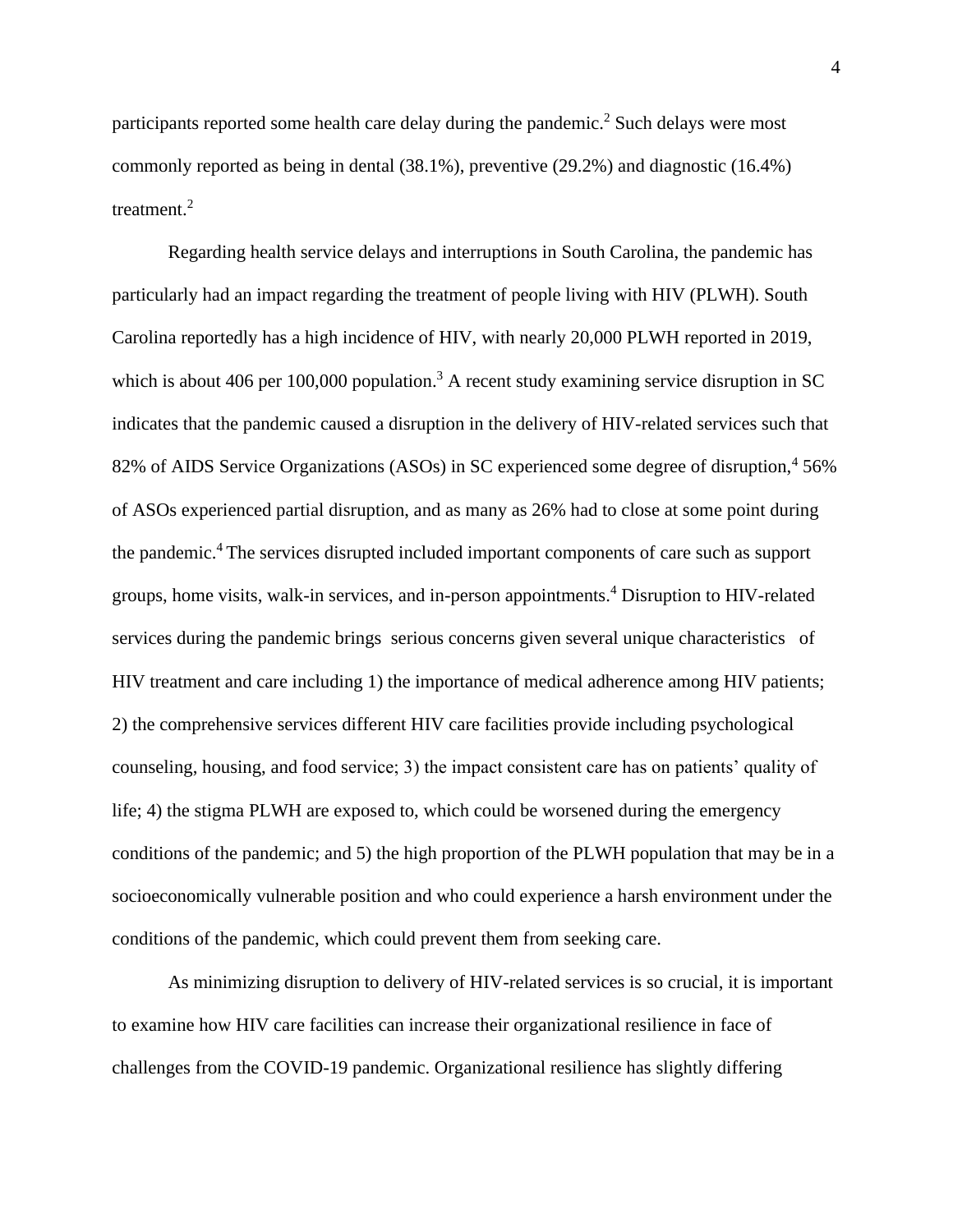definitions among researchers, but it is broadly defined as an organization's ability to adapt to a crisis such that the organization becomes more resistant to future disruption of services.<sup>5-9</sup> It has become increasingly studied in the area of crisis management and has also been applied to the health area.5-9 Some general facilitators of organizational resilience identified in the literature subsequently include adequate resources including funding and material supplies, organizationwide and community-integrated communication, both hierarchical and shared leadership practices, situation awareness, established protocols, and psychological resilience of healthcare workers. 5-9

While overall organizational resilience is loosely defined as the ability of organizations to adapt to crisis situations and change productively to become more resistant to future disruptions, psychological resilience in the workplace refers to the ability of workers in that organization to adapt to adversity in the workplace while maintaining a healthy emotional state.<sup>10-14</sup> Following this concept, organizational resilience measures outcomes in delivery of services during crises, whereas measuring psychological resilience assesses the individual mental health outcomes of employees. Strategies for promoting psychological resilience of healthcare workers has come under increasing scrutiny during the COVID-19 pandemic, as this event has both placed new burdens on healthcare workers and worsened existing ones.<sup>7</sup> A study examining the psychological distress of Chinese healthcare providers found that 38.7% showed psychological distress during the COVID-19 pandemic.<sup>10</sup> Another study comparing this pandemic with the previous SARS and MERS coronavirus outbreaks found that healthcare workers in each of these outbreaks were at an increased risk of experiencing PTSD symptoms.<sup>11</sup> Added stressors in the time of the pandemic have been reported in previous studies as contributing to burnout, anxiety, depression, compassion fatigue, career dissatisfaction, and poor staff retention, all of which can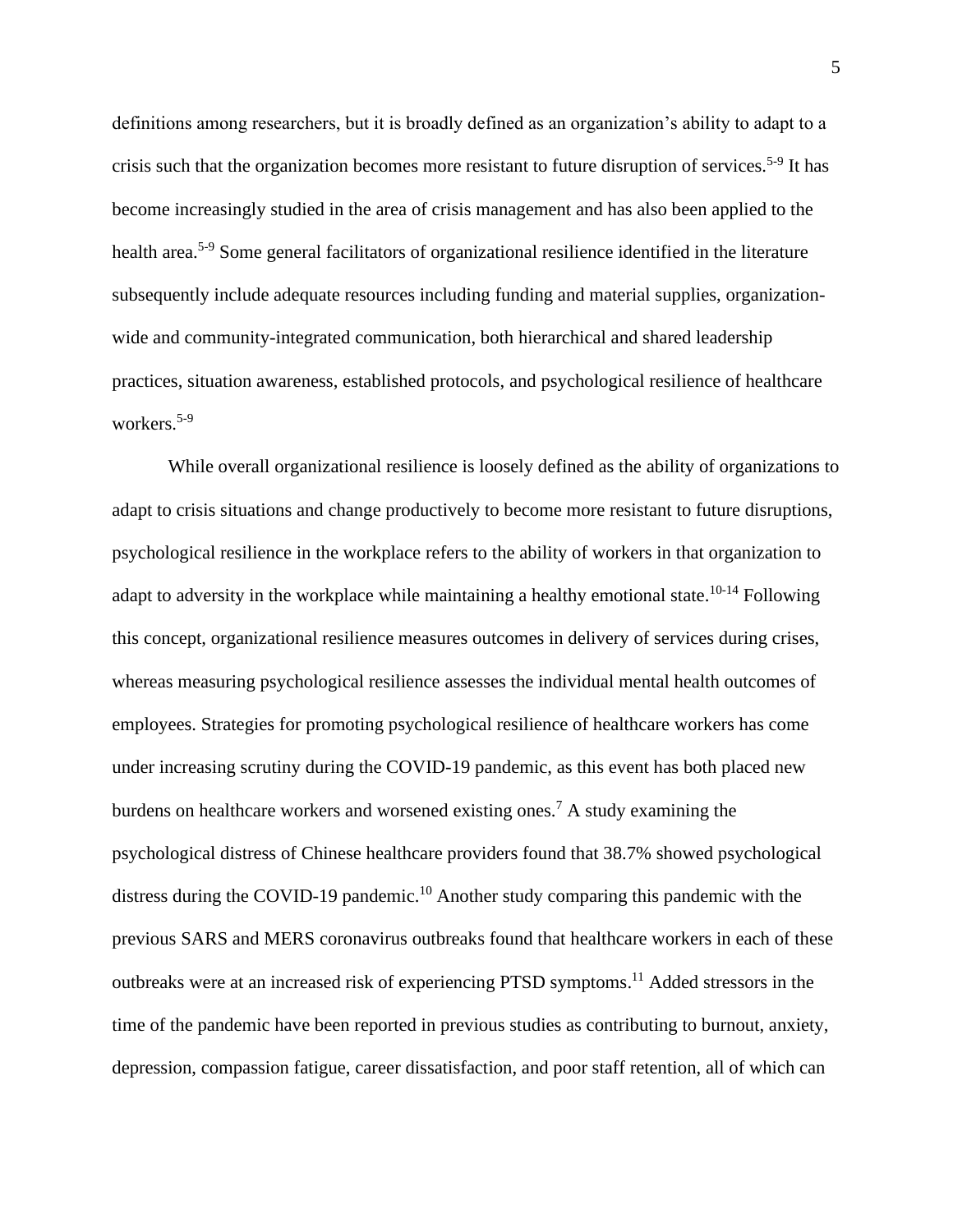affect the quality of patient care.<sup>12-14</sup> Because of the increased burdens placed on healthcare workers during the pandemic, it is important then to also examine how the COVID-19 pandemic has impacted mental health outcomes of HIV care providers, as these providers vary widely in the types of services they offer to PLWH. Doing so will have the positive impact of identifying how psychological resilience can be promoted, which can enable improved overall organizational resilience and therefore improved continuity of care during times of crisis.

Current literature has subsequently identified several strategies to reduce psychological distress and facilitate psychological resilience in the workplace. Heath et al. (2020) identified facilitators such as having a communicative work environment, having manageable workloads, being able to have flexible schedules, support from leadership, adequate training, and individual coping skills. Another study generated a model centered around intrapersonal factors to promote psychological resilience of individual workers and therefore overall workforce resilience.<sup>13</sup> Such facilitators of psychological resilience included practicing mindfulness, empowering employees to feel self-sufficient, and having systems in place to support employee coping.<sup>13</sup> Other studies have identified facilitators such as institutional support,<sup>10</sup> having both protocols and flexibility during crises,<sup>7</sup> and having active psychological resilience interventions in place to support workers.<sup>15</sup> Limited studies have identified facilitators of psychological resilience in healthcare providers in HIV clinics though, which have experienced substantial service disruptions during the pandemic. The purpose of this study then is to fill this knowledge gap by examining facilitators of psychological resilience identified by representatives from 8 ASOs organizations in SC. The lessons learned from the front-line healthcare providers will pinpoint sources of psychological distress to healthcare workers as well as strategies to support psychological resilience. This will provide further insight into how the mental health outcomes of healthcare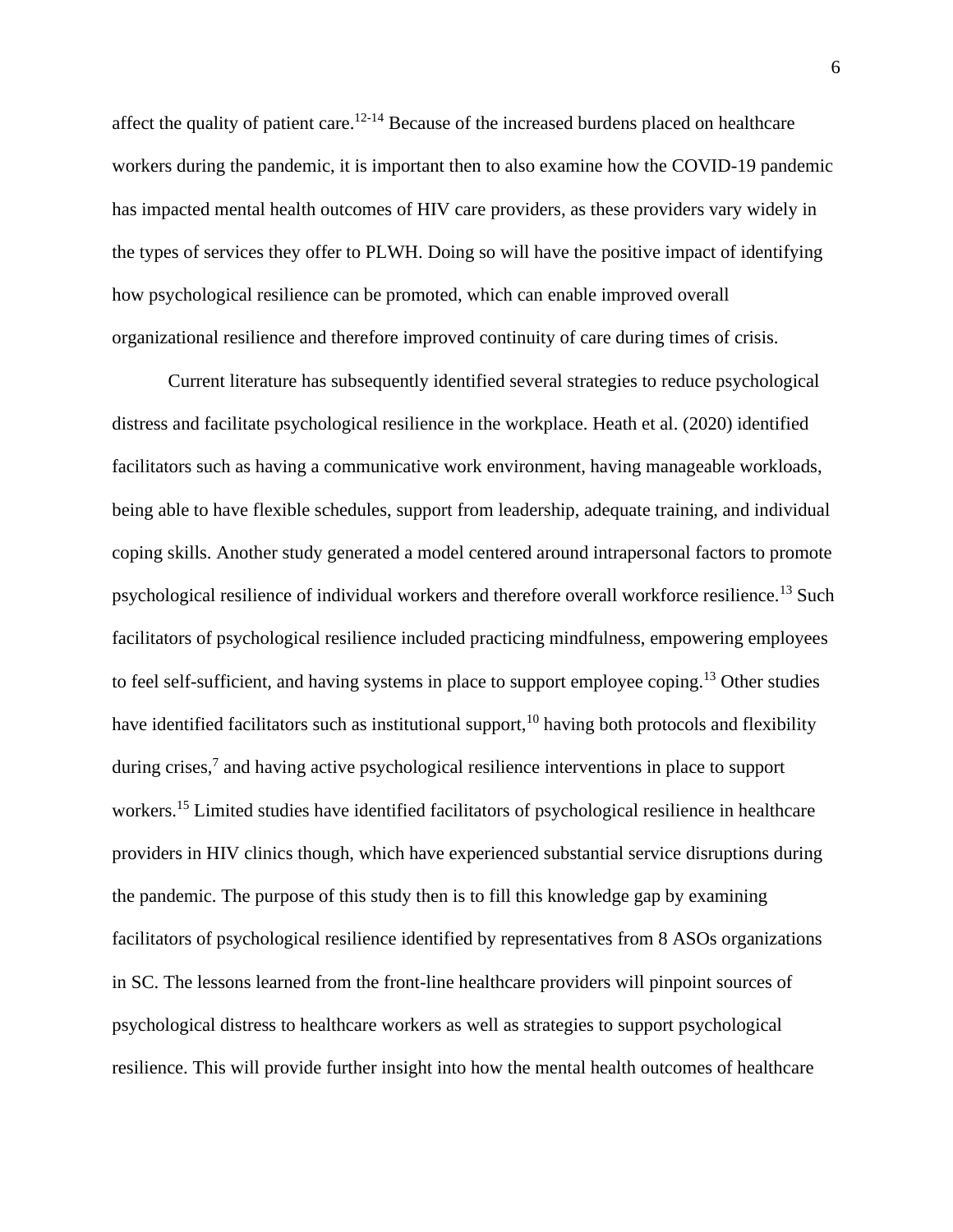workers can be improved in times of crisis, which will help bolster overall organizational resilience and reduce future disruptions to service delivery.

#### **Methods**

#### *Study design and setting*

A qualitative approach was chosen to examine possible facilitators of organizational resilience in HIV care facilities during the COVID-19 pandemic. Qualitative methodology was chosen for this study because an open-ended question format allows for the data collected to be broadened in a way that quantitative data may not convey under these circumstances. To promote flexibility in scheduling and to accommodate the variability in the type of ASO being represented, semi-structured in-depth interviews were led by research assistants with the management staff of an academic medical center, local HIV-related facilities, and the SC Department of Health and Environmental Control (DHEC).

South Carolina, which in 2019 reported 17,589 people living with HIV/AIDS cases and saw 680 new infections be reported in the same year, was where all of the interviews were undertaken.<sup>3</sup> As of February 22, 2022, the total number of COVID-19 cases in SC has risen to 1,449,227. 1

#### *Study participants, sampling, and recruitment*

Eligible participants in this study included management personnel from academic medical centers and ASOs in SC funded by Ryan White HIV/AIDS program as well as representatives from the SC state public health agency. Employees in leadership positions were chosen for this study, as they were expected to be the most knowledgeable about their organizations' activities. In total, twenty-seven medical centers and ASOs in SC that are funded by Ryan White HIV/AIDS were contacted by email to introduce this study and its procedures. A purpose sampling strategy was chosen to invite management personnel from these organizations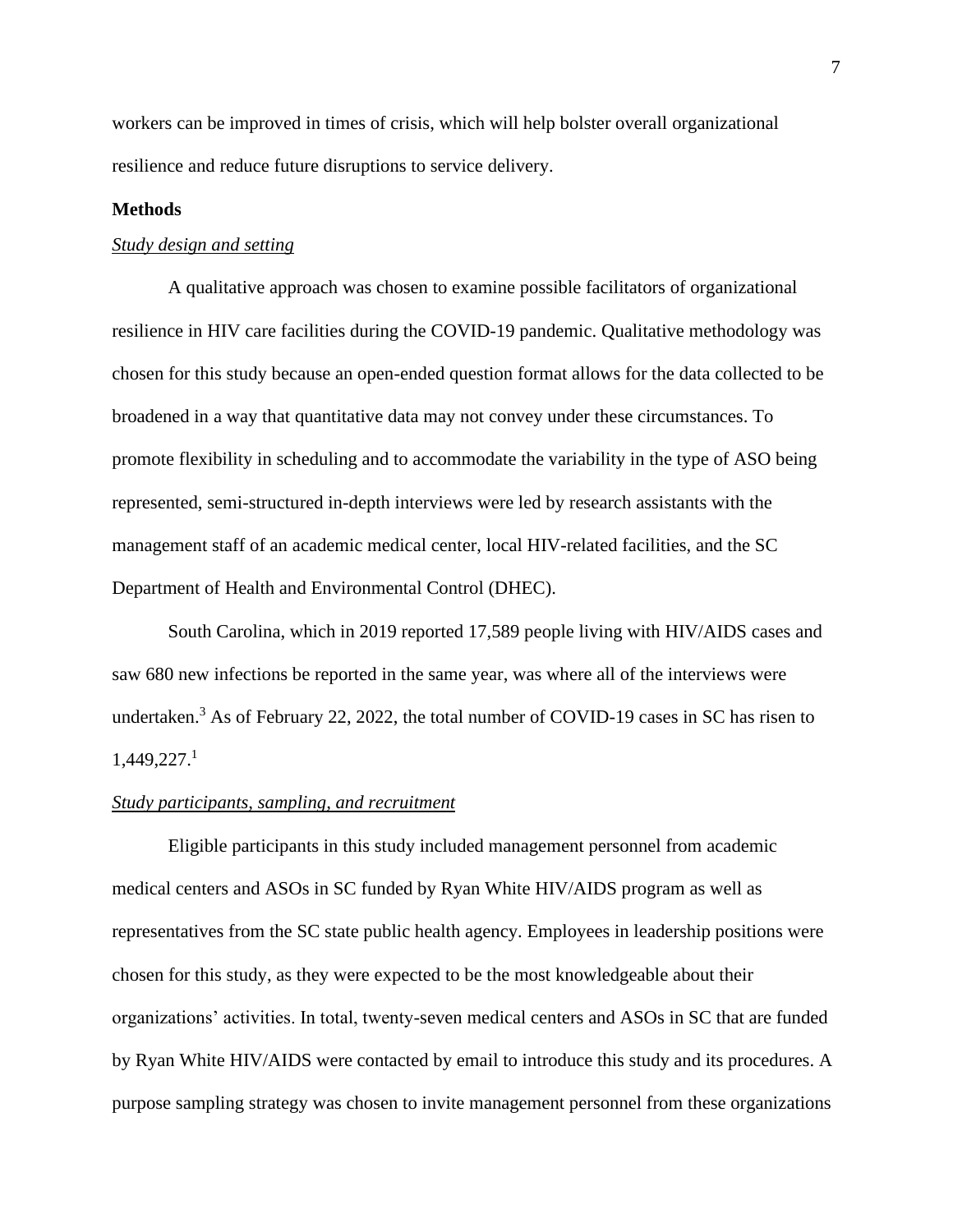to participate in the in-depth interviews. Out of the 12 scheduled in-depth interviews, 10 interviews with 11 management personnel from 8 organizations came to fruition with one interview having 2 interviewees. The sample size is small in comparison to some studies, but the inclusion of personnel from eight different organizations demonstrates a variety of experiences ASOs in SC may have had in response to the COVID-19 pandemic. All interviewees consented verbally to participate in in-depth interviews. The study protocol was approved by the Institutional Review Board at University of South Carolina (Pro00100296).

#### *Data Collection*

Using a semi-structured interview guide to assess organizations' adaptive strategies and perceptions of resilience, interviews were conducted virtually in July of 2020 by a team of experienced interviewers. Interviews were semi-structured in that they were guided by the same initial interview questions on challenges, responses, and resilience during the pandemic. Experienced interviewers were then able to propose follow-up questions at their discretion based on the content of the interviewees' responses. To accommodate social distancing guidelines during the COVID-19 pandemic, a teleconferencing platform was used to conduct the interviews. Each interview lasted about 40-50 minutes and were digitally recorded with appropriate consent. *Data Analysis*

All interview recordings were transcribed verbatim, and to protect the interviewees' identities, their names, the organizations they represent, and any other identifying information were all removed from the transcripts. Using an online transcription and editing platform called Otter, verbatim transcripts were then reread and corrected where appropriate. The transcripts were then coded line-by-line in NVivo 11.0, which is a qualitative data management and analysis software. Using a preliminary codebook with preemptive structural coding categories and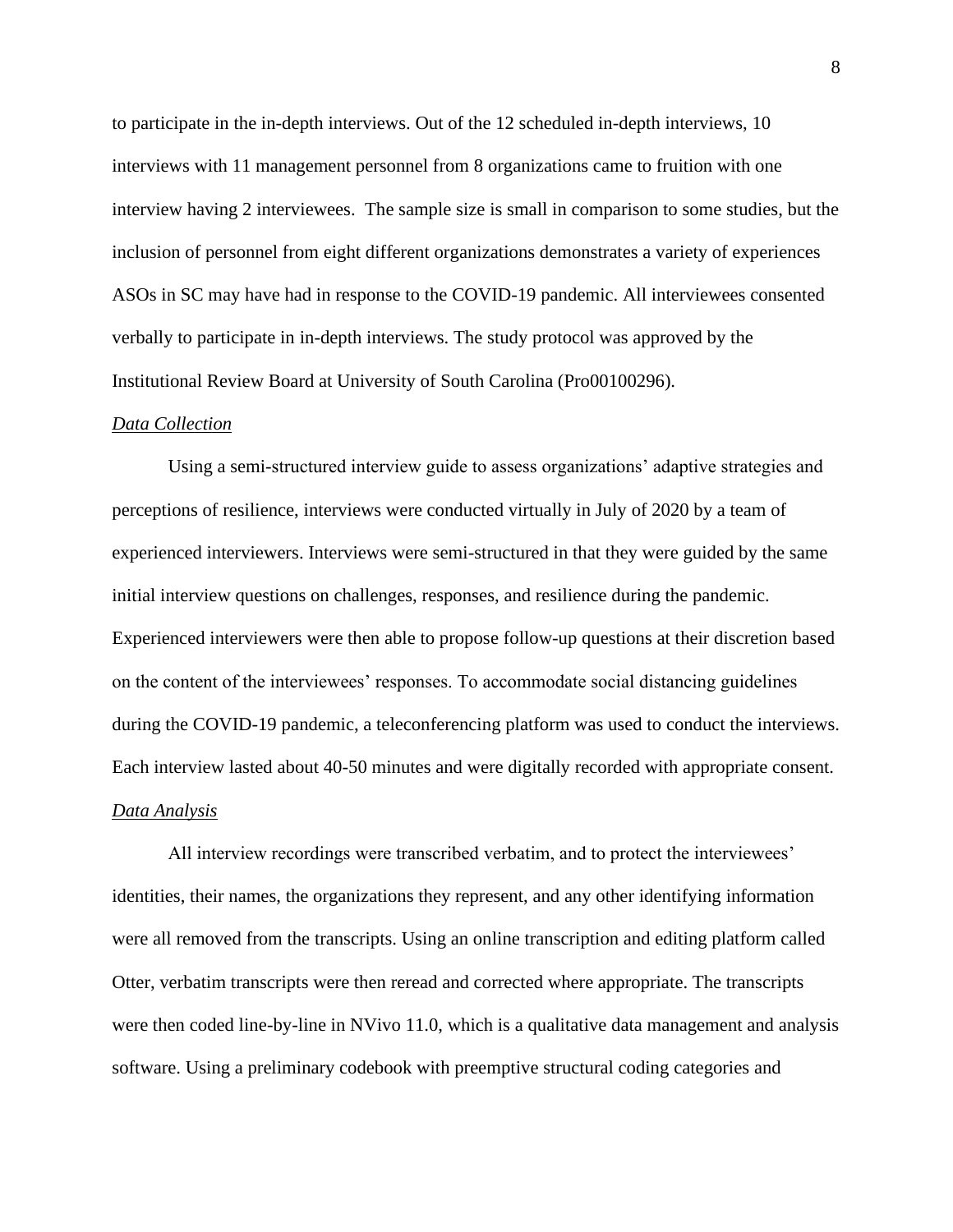subcategories that was based on research questions and topics in the semi-structured interview guide, two research staff coded the transcripts. The codebook was also expanded during this process as new codes emerged.

Data analysis for this study was conducted by employing a thematic analysis approach in which notable elements within the main topics of interest preemptively determined in the study were examined in synthesized.<sup>16</sup> Themes and subthemes were subsequently identified by grouping and categorizing the codes. Because we were not directly measuring workers' psychological resilience but rather identifying facilitators of resilience based on their answers, codes were chosen from the organizational resilience bracket, and statements including expressions of morale and staff retention were used as indicators of factors facilitating psychological resilience. Verbatim, representative quotes were chosen to demonstrate some relevant findings. The quotes demonstrates in the resulted section of this paper then were chosen because of their relevance to these facilitators rather than because of their frequency.

#### **Results**

Findings subsequently pinpoint several facilitators of positive morale and retention and thereby resilience. Such facilitators include having planning and protocols to promote staff safety, communication to promote information accuracy and timeliness, support from leadership and the organization itself, external support to ensure the flow of resources, and a collaborative and supportive work environment.

#### *Safety of Staff – Planning and Protocols*

Having planning and protocols in place to ensure that staff were able to operate safely during the pandemic was cited by several interviewees as being key to alleviating anxiety and making the overall organization more resilient. At the beginning of the pandemic, some described how they felt unprepared such that they "had to come up with a contingency plan kind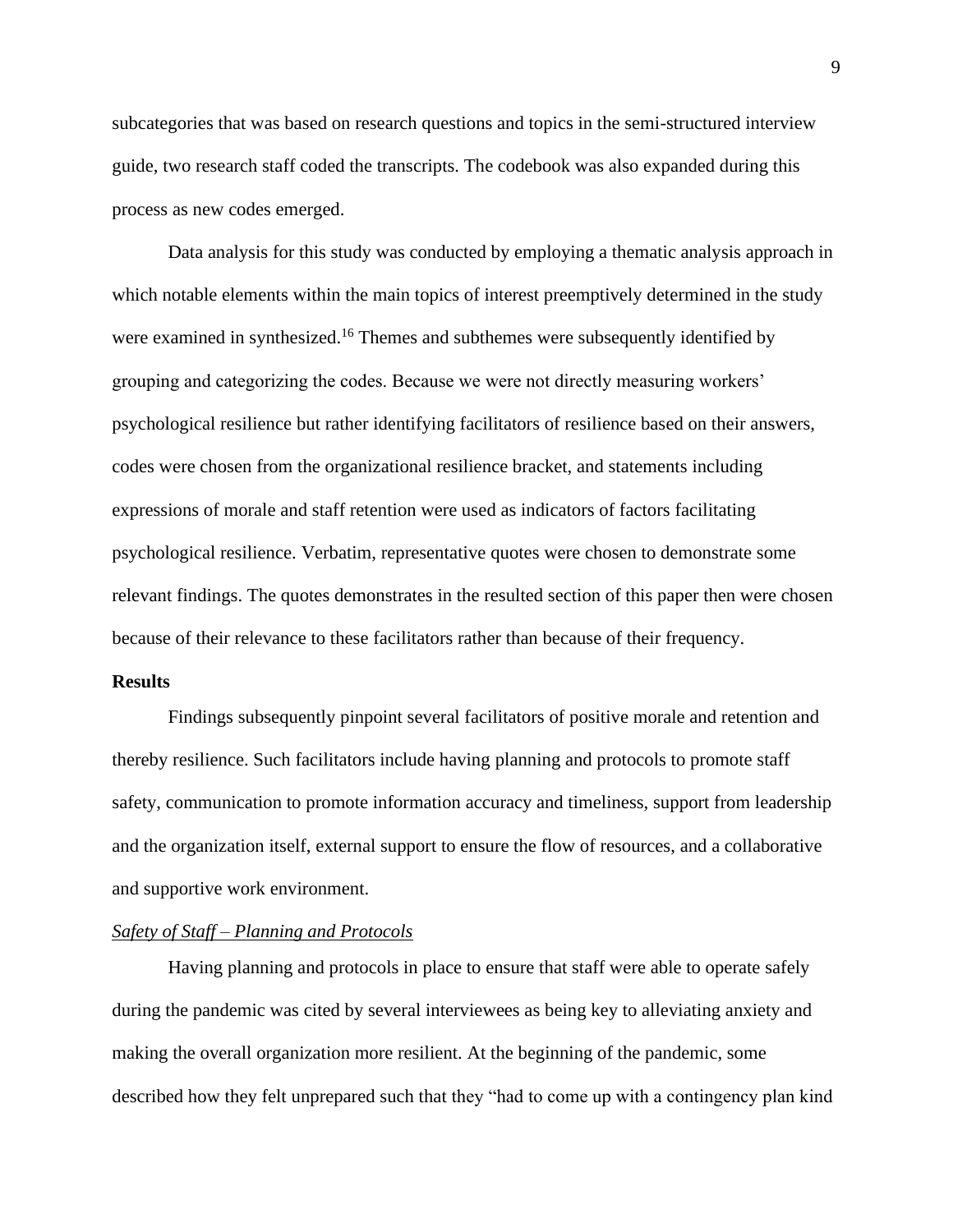of overnight" to figure out how to keep their patients and staff safe (Interview). Such concerns over possible exposures in the workplace due to a lack of protocols to protect them led "[some] staff members who are also living with HIV…. [to be] very, very concerned about what was going on" (Interview). In some organizations, this led to some members feeling "legitimately concerned by going back to the whole normal face to face services," demonstrating the impact not having a plan in place can have on employees' perception of their ability to safely perform their jobs.

To combat feelings of uncertainty and protect the health of their staff, protocols were put in place in each ASO. A step taken by some organizations was "to keep meeting [their] staff in virtual spaces" to reduce risk of exposure (Interview). This was also done in some situations where "[the staff] did not feel comfortable [coming in to work], either because they define themselves as being in a vulnerable population or the uncertainty of what's going on" (Interview). They subsequently found a way for them to work virtually such that they would "still be technically fulfilling their duties" (Interview). This move to virtual workplaces overall functioned then to both protect employees and alleviate anxiety about risk of exposure, which had the positive impact of promoting feelings of safety and competency.

Others still operated in person but reduced capacity, implemented protocols for questioning clients, practiced self-quarantining when exposed, and created plans for proper sanitation. One described method of establishing clear protocols was by emailing "straightforward bullet points, like this is what you're asking, this is what to expect, this is what to do" such that "if you're a screener, you could literally just print that paper out and know exactly what you're looking for and what to ask" (Interview). Such clarity in protocols was described by one interviewee as being reassuring such that she felt that "if [she] was faced with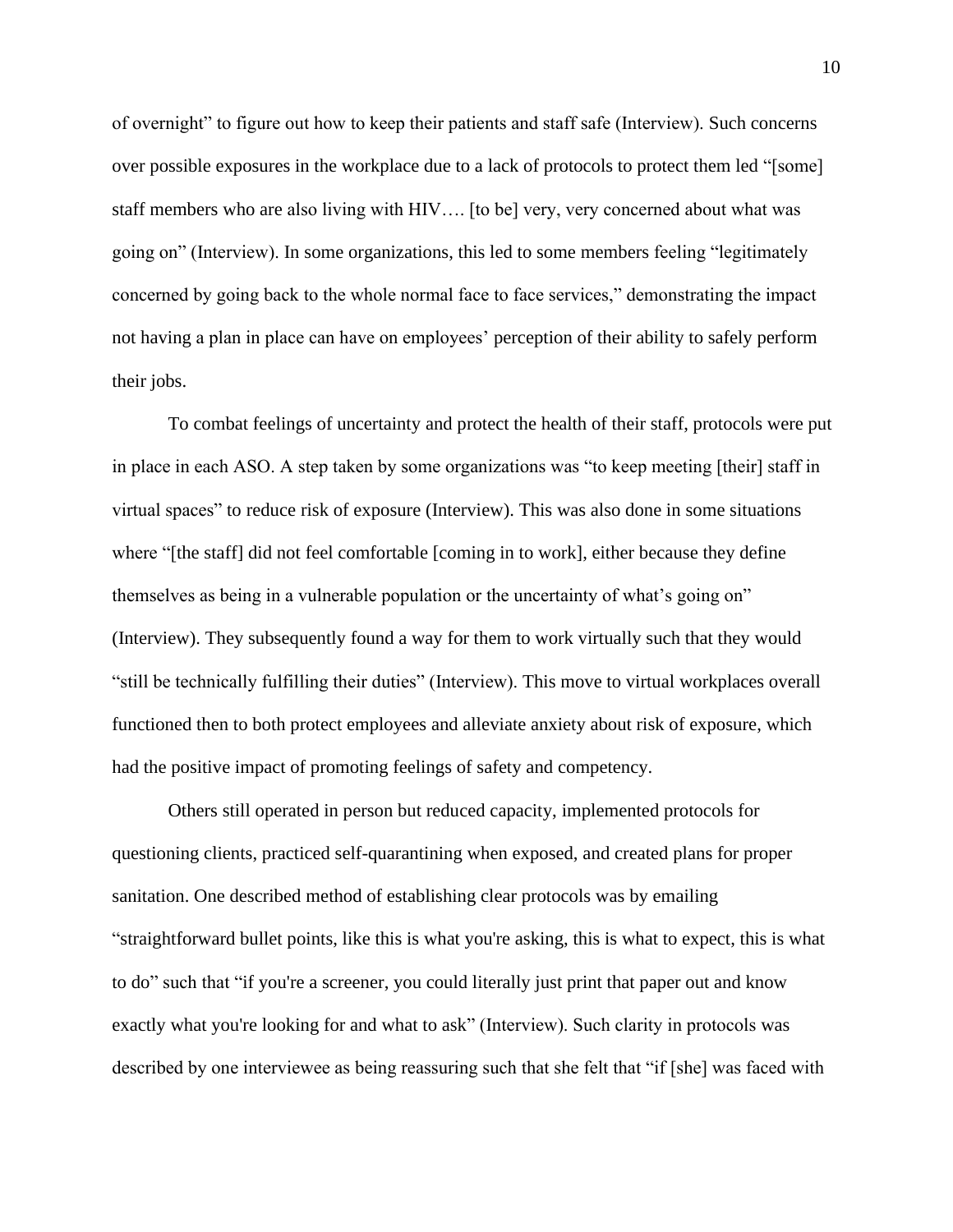somebody who needed help, [she] would have been able to navigate that" (Interview). Another conferred with this perspective, saying that working through "a lot of the specifics on, 'How do we do this?' and what 'What do we do for walk-ins?'" via educational sessions and calls has served "to allay some of these fears" (Interview).

#### *Communication – Information Accuracy and Timeliness*

A second facilitator of psychological resilience identified was effective communication in the organization.

One component of communication described by ASOs involved taking steps to directly address staff members' concerns. Several interviewees described a "substantial anxiety about the disease itself" and expressed sentiments of anxiety, stress, and being overwhelmed. One way such feelings were addressed was by "having daily meetings… to keep [their] staff abreast of what was going on... [such that they could] keep the anxiety as well as allay some of the fears that they had" (Interview). Another method of communication involved "just one on one with them sitting down talking about what their concerns and fears were" (Interview). Others found more formal means of communication useful such as educational sessions via Zoom to communicate "the flow [of information] that was changing every hour… [which] was very confusing to people" (Interview). Each of these though had the perceived positive effect of reducing psychological distress among staff.

A second component of communication involved equipping employees with updated knowledge so that they felt empowered to perform their jobs effectively. One interviewee subsequently described the COVID-19 pandemic as "a very confusing time, [wherein] the guidance is always changing… that is stressful" (Interview). A solution to this was to "constantly send out information... [that was] bulleted and very precise" in an effort "just to lessen the confusion" (Interview). Other interviewees described similar methods such as having email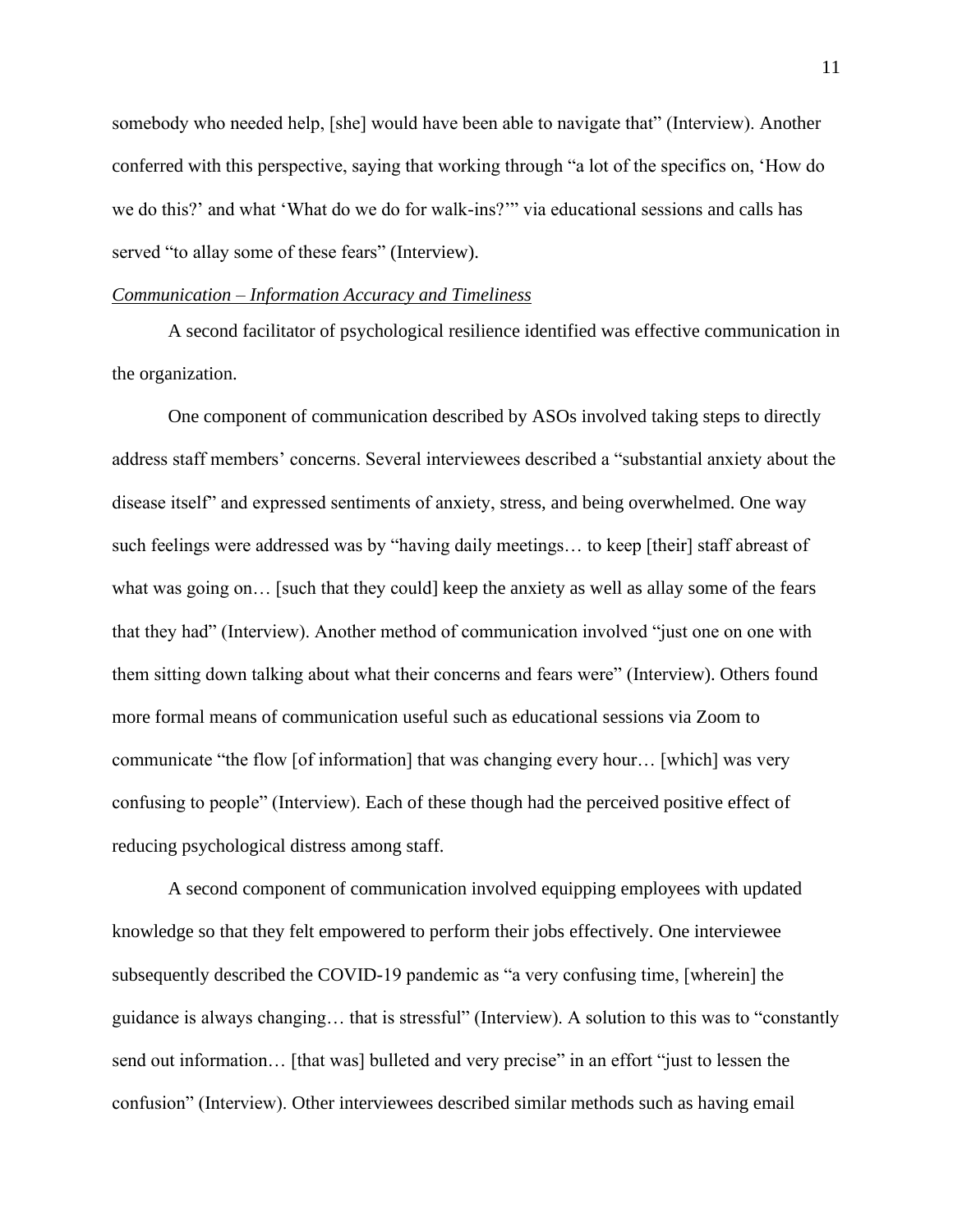updates or even morning huddles to discuss "most recent masking guidelines, hand hygiene, screening questions, that sort of thing" (Interview). In comparison to this, one representative described the negative effects of ineffective communication during this time. A situation was described in which "three quarters of the staff know something that the other quarter doesn't... because some directors do a better job than others at getting that [information] to their frontline staff" (Interview). This was further described as an issue that fostered frustration and tension among staff members, as it was perceived by some that those less informed were not equally contributing (Interview). Ensuring information accuracy overall then had a positive effect in reducing psychological distress, improving employees' perceived competency, and in promoting positive relationships among staff.

#### *Support from Leadership/Organization*

A third facilitator of psychological resilience identified is support from leadership and the organization overall.

Regarding support from leadership, many interviewees, who were in managerial and leadership positions from the ASOs they represented, expressed perceived positive effects on their staff by providing direct support. One method of providing support was staying connected to their staff members by taking the time to "call [their] staff even though there are 50 of them" (Interview). Another interviewee conferred with this, saying that "[each level of management] has a level of responsibility to check in with [their] staff" and described how another leader in the organization makes an effort to "at least once a week send some word of support and kindness and thanks to all of her staff" (Interview). The importance of giving thanks and recognition was subsequently also emphasized as being a key method by leadership to provide support. Some leaders accomplished this through positive gestures and affirmations that "acknowledge their loyalty and efforts when [they] can" (Interview).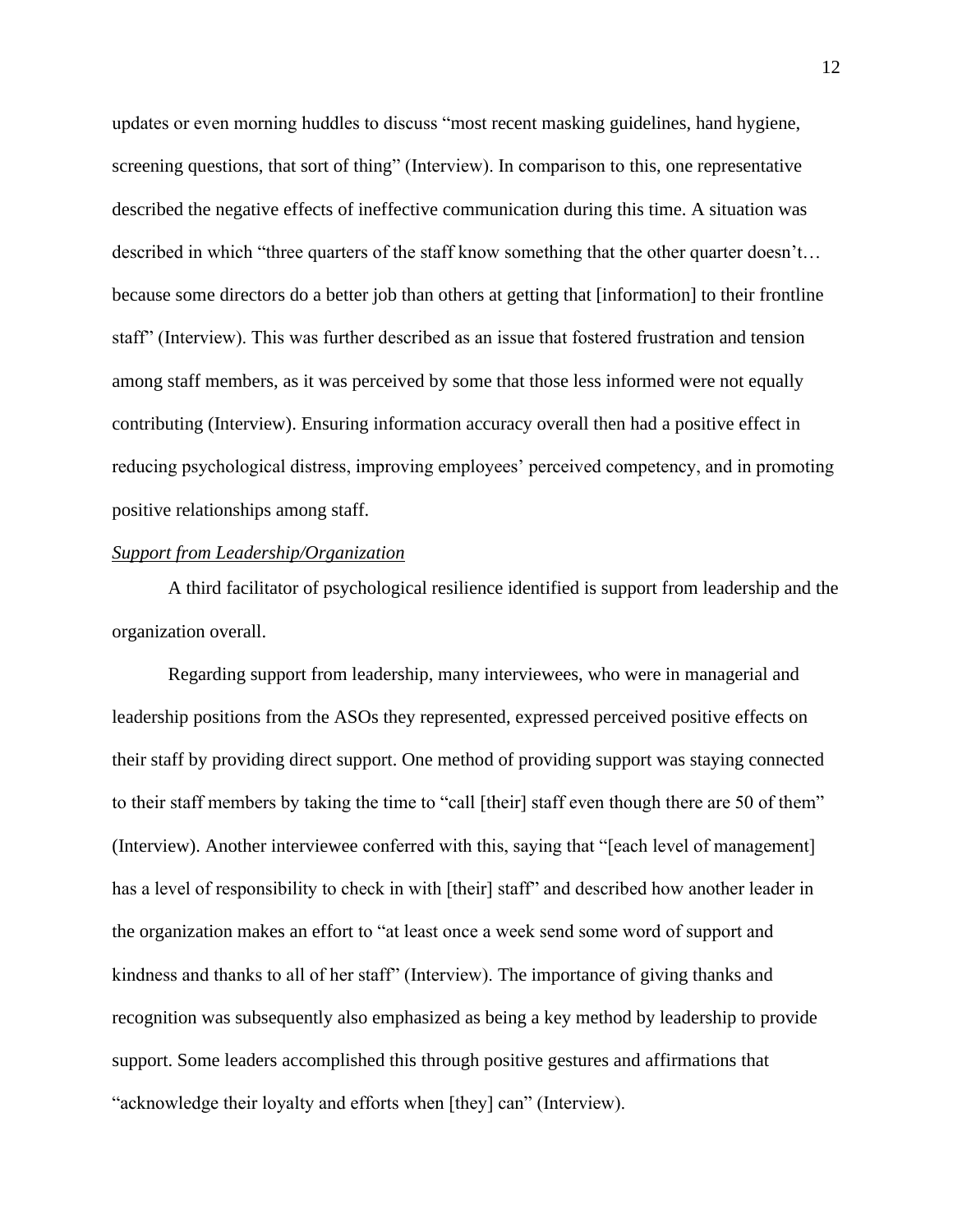Besides direct actions taken by leadership to show support to their staff, interviewees also identified overall organizational support as being a facilitator of resilience. Organizational support in this context can be defined as the formal systems and practices the organization has in place to support its employees. One form of organizational support described was employee assistance programs. Several interviewees subsequently described their efforts to make sure their staff "get access to the employee assistance programs so that [they] can help assist and support them through this" (Interviewee). One benefit of this was to connect "anybody [who] has issues like mental health or isolation issues" with "someone that can help" (Interviewee). Some indicated though that they had "no direct offering for any kind of mental health or psychological services [at the time] … [but that it may be] helpful to develop psychological counseling for staff who are having to get adjusted to this new normal" (Interview).

A second form of organizational support described was having a "staff engagement council" or an "events committee" that both functioned similarly in expressing gratitude to employees (Interviews). Such expressions of gratitude were seen as tools in uplifting employee morale. In another case, this was handled by the HR team, who organized activities such as an in-home yoga class and sent puzzles with prizes (Interview). The support described by this interviewee though went beyond expressions of gratitude and rewards by allowing employees to make their schedules flexible by working from home, leading them to express that they were "impressed with how much [the organization] is invested in [their] employees" (Interview). On the opposite end of the spectrum though, one interviewee described the negative effects of not having sufficient organizational support, describing how the organization "cut all [their] hours" and described how "the mental health is very exhausted for most of [their] staff. They do a lot of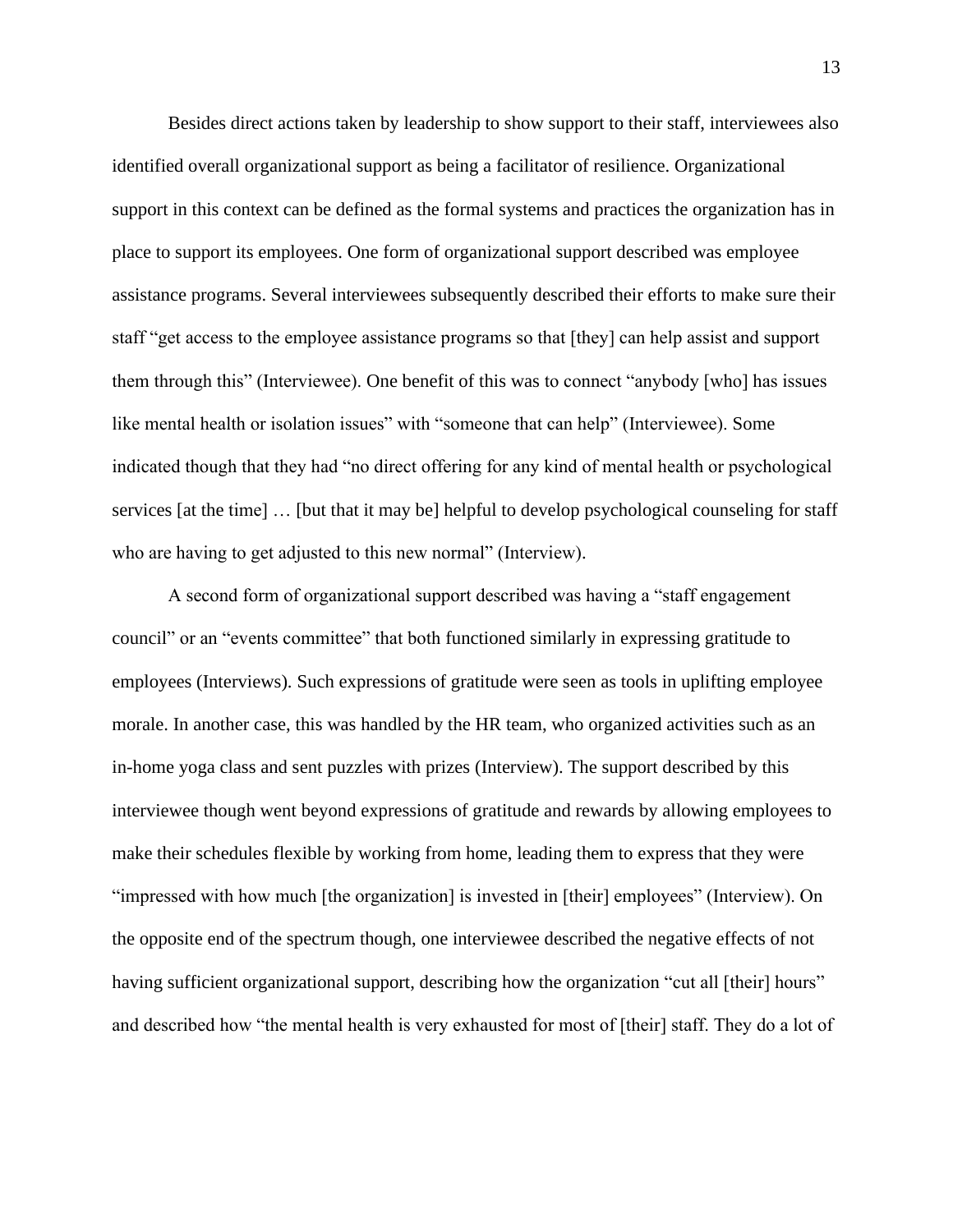venting… because it is very frustrating" (Interview). Expressions of gratitude and perception of organizational fairness were therefore both key to improving morale.

#### *External Support to Ensure a Flow of Resources*

A fourth facilitator of psychological resilience identified was external support from sources such as the government, charities, and surrounding businesses to ensure that staff were able to get what they needed to maintain operations.

Availability of financial resources was an example cited by some, as effects of the pandemic led to the need to acquire new equipment for capabilities such as telehealth and working from home. This was described as being "very stressful" by one interviewee, as "to have everyone [they] had to buy new computers... [because] there were lots that didn't have video capability" (Interview). This issue was alleviated in many of the clinics by a described "liberal funding" to meet the new demands (Interview). While these funds were described as being beneficial by some, other interviewees expressed stress over the funds available. For some, this "put a lot more work on [them]" such that they had to balance "this money out [there] that everybody wants to access… [with] the day to day stuff [they are] dealing with" (Interview). An influx of financial resources from the government was therefore a relief to some while concurrently being a new source of stress to others.

Besides funding being a source of stress to some ASOs, several interviewees articulated that money was not the most important resource they needed. One interviewee subsequently stated that "the answer is not money… [but rather] how we can reinforce our workforce" (Interview). A key method of reinforcing the workforce cited by interviewees was in making personal protective equipment (PPE), whose distribution was in part regulated by the government, more accessible. Several ASOs interviewed experienced closures due to a lack of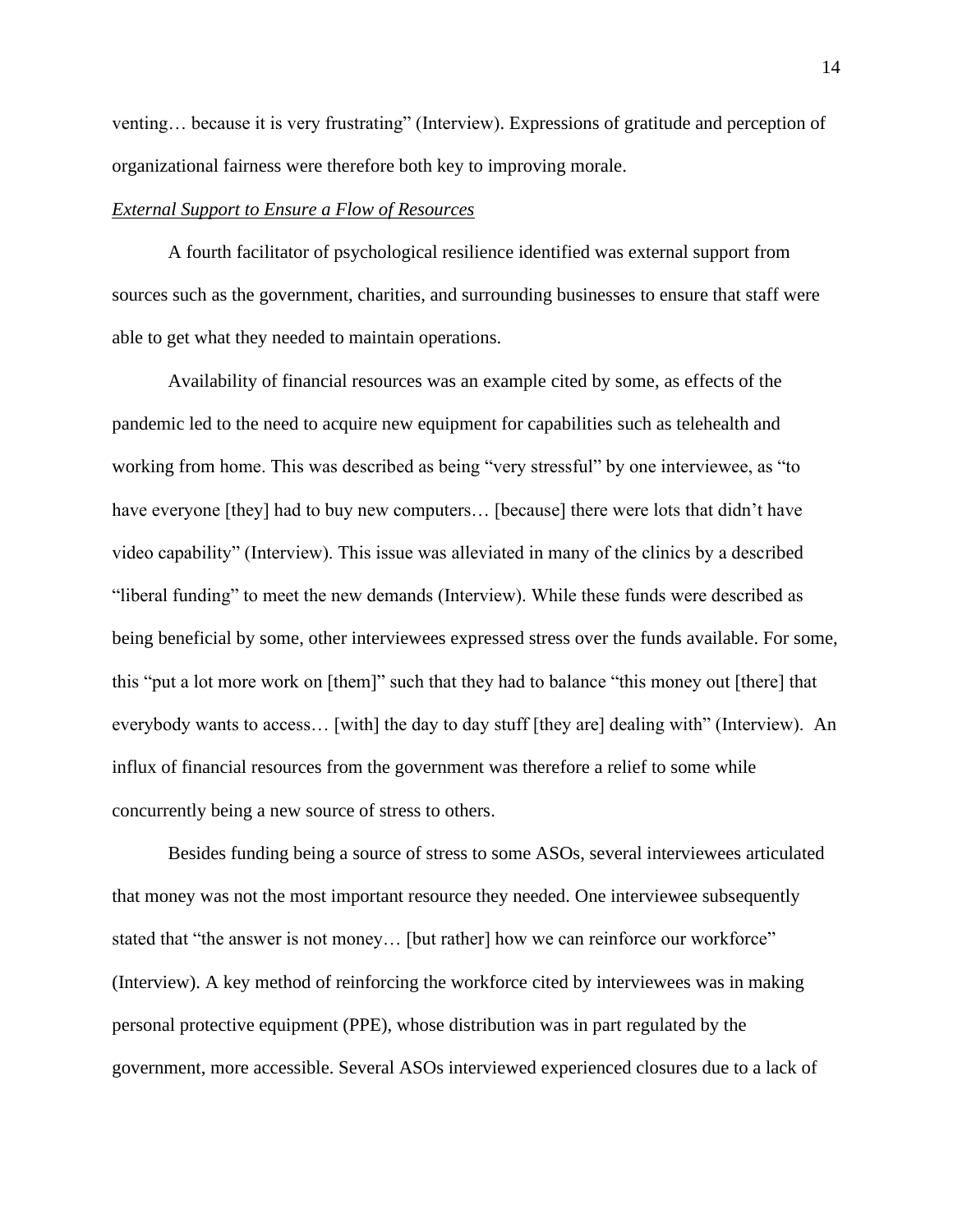PPE being available, and the process of obtaining PPE was described as being stressful. One interviewee illustrated this by saying that "[they did not] feel like [they] were ever in a panic about anything other than the inability to get the PPE that [they] needed" and subsequently describing the beginning of the pandemic as an "unnerving time" (Interview). Another described this struggle to obtain PPE as "where the frustration is—it's not that [they] don't have the funding; it's that the resources are just not available" (Interview). Such statements emphasize the point that more external support was needed in regard to distribution of supplies as opposed to funding. Such supplies were key not only to ensuring continued delivery of services but also in promoting feelings of safety among staff as well as feelings of anxiety and frustration about how they would remain operational.

#### *Promoting a Supportive, Collaborative, and Flexible Environment*

A final facilitator of psychological resilience identified is the existence of a supportive and collaborative workplace environment. Although this is also contributed to by aforementioned facilitators such as support from leadership and communication in the workplace, this facilitator also incorporates employee to employee interactions that boost morale. Such interactions can be as simple as "every meeting [starting] with 'Howdy, how are you?'" Expressions of support and empathy such as "This must be a lot for you. We shouldn't make you take care of us," were also described as being uplifting. These contributed to fostering a positive, friendly environment such that one interviewee described not seeing the testing crew daily as "like we're missing part of our family." Overall, support among staff members was expressed as being protective against psychological distress.

Besides expressions of support, the existence of a collaborative and team-oriented environment was reported by some interviewees as positive for improving staff morale. One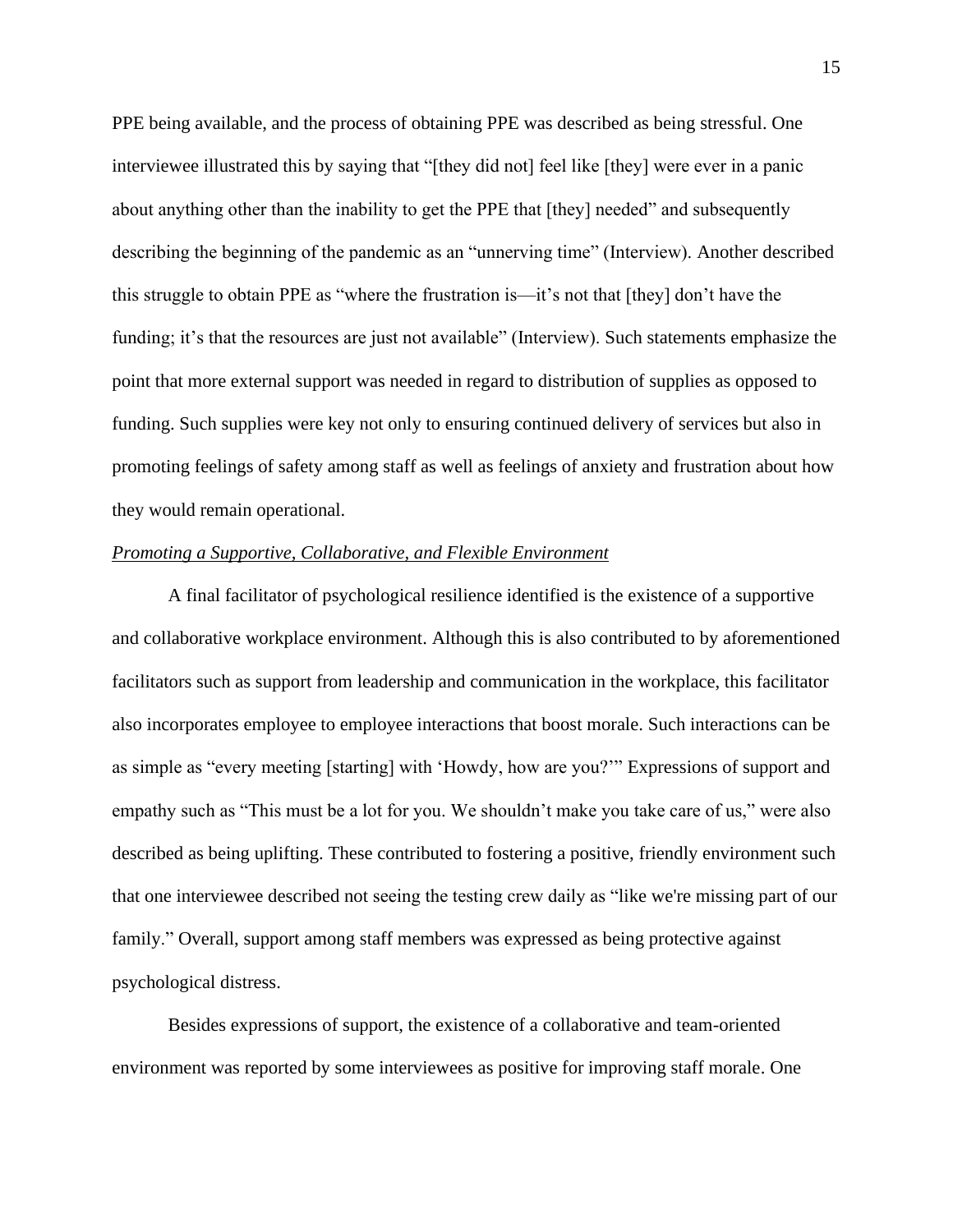interviewee described how "it was pretty amazing [with the initial wave] when people were able to from different arenas—[their] finance [department], HR, even the physician leadership—all of them come together to address this on a daily basis" (Interview). This is made possible under a "team player atmosphere" wherein "people are willing to do other things besides just say that's not my job" (Interview). Another interviewee conferred with this, saying that "[the pandemic] really made [their] team more cohesive in jumping in and helping each other out" (Interview). This seemed to be protective against poorer staff morale by reducing burdens placed on individuals, and this sharing of responsibilities was subsequently protective against feelings of being overwhelmed. Working with a collaborative, supportive team also had the effect of bolstering resilience and dedication to the work such that they felt "proud of the work that [they] do. [The interviewee] thinks that they love the work that [they] do, and [they feel] very lucky to have a team that is committed to the clients and committed to the work."

#### **Discussion**

The in-depth interviews with leaders from ASOs in South Carolina identified some unique and diverse facilitators contributing to psychological resilience in HIV care facilities. Although some factors described by interviewees correlate with existing literature on how psychological resilience can be improved in the health area, others point out new potential areas of focus unique to HIV care facilities and in light of the pandemic.<sup>7,10-14</sup>

The described feelings of anxiety and stress over not knowing what to do when the pandemic began due to a lack of planning and protocols in place aligns with the previous literature's emphasis on these being vital to reducing employees' psychological distress in times of crisis.<sup>7</sup> One explanation proposed for this is that having protocols in place may empower employees to feel self-sufficient in their roles.<sup>13</sup> Having protocols in place was therefore a facilitator of psychological resilience for ASOs in SC because it enabled them to feel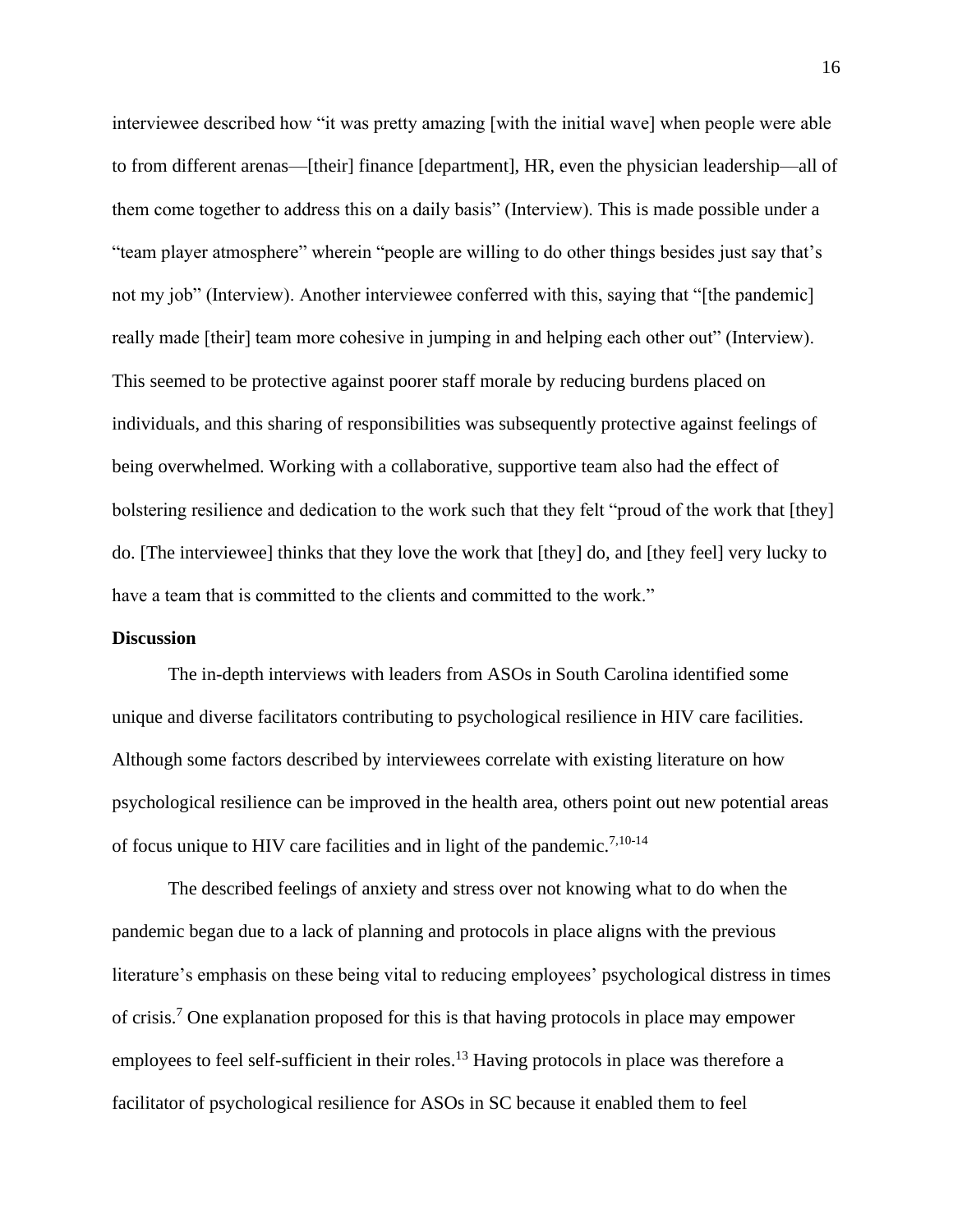comfortable performing in their roles. One finding unique to the circumstances of the pandemic is subsequently this new perceived lack of safety some personnel reported experiencing due to not having protocols in place to protect staff from exposure to COVID-19. This is relevant to current efforts to support both the physical and psychological safety of healthcare workers, as previous literature and the current study show that personnel must feel confident in their abilities to conduct themselves safely and accurately.<sup>7,12-15</sup>

Necessity for communication as a means to both address concerns and to ensure information accuracy and timeliness confers with previous studies' expression that an open, communicative environment is important for fostering resilience in employees.<sup>12</sup> An explanation for this is that open communication among employees and between employees and leadership allows for concerns to be addressed and for accurate information to be disseminated, which has the positive effect on psychological resilience of alleviating distress from concerns not being addressed and in promoting feelings of competency. This is significant in the context of the COVID-19 pandemic, wherein there have been new challenges to communication due to reduced capacity in the workplace and shifts to telecommuting. The results of this study therefore diverge from the current literature by identifying a new knowledge gap that has emerged following the pandemic: how telecommuting and reduced interactions with coworkers may affect employee morale and psychological resilience.

Support from the leadership and the overall organization are both highlighted in the literature and in this study as being positive for improving psychological resilience.<sup>10,12,14</sup> This study expands on the previous literature in that it addresses not only positive communication between leadership and staff but also the value in connecting employees with resources such as employee assistance programs and counseling. Access to such resources was described as being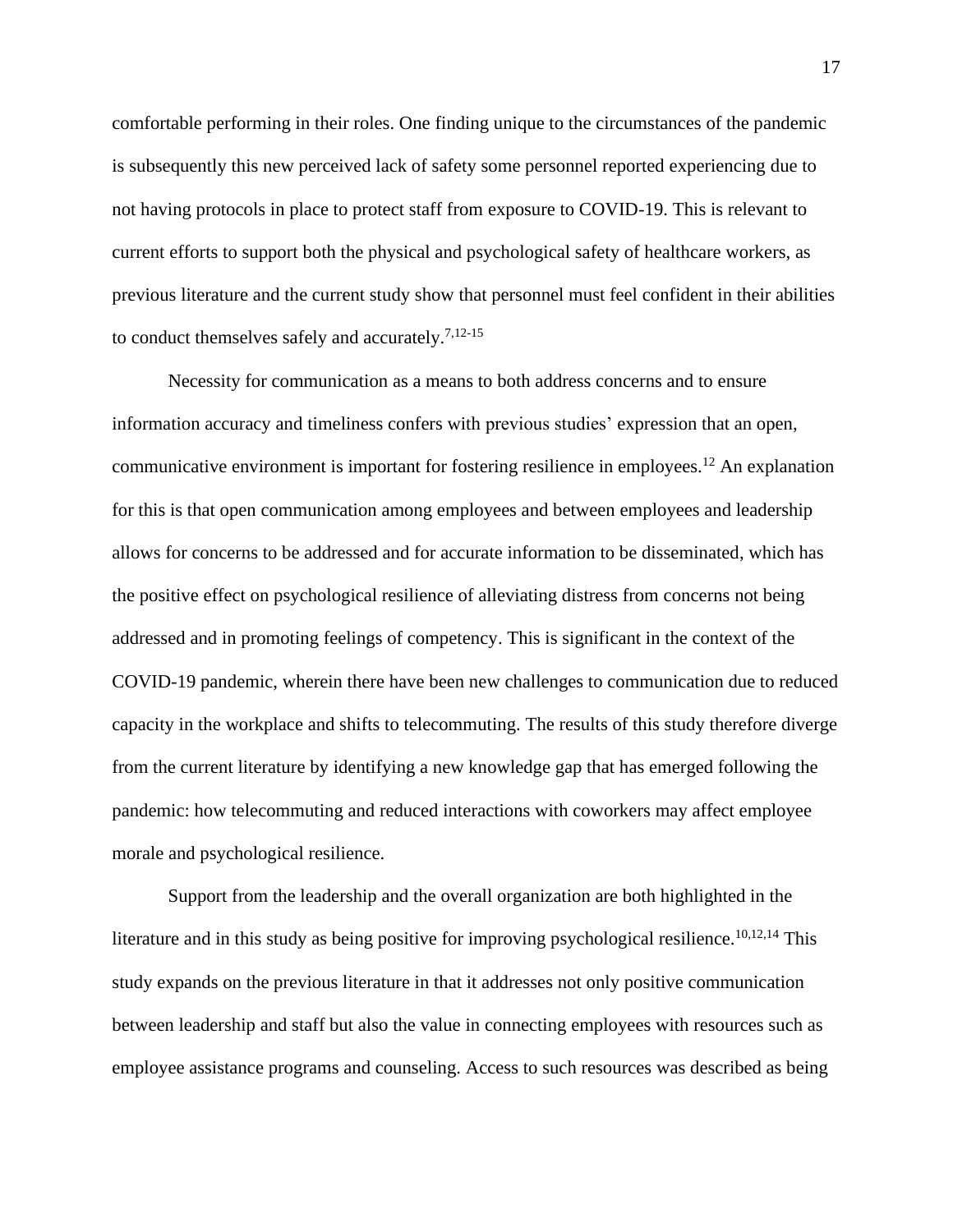protective against negative mental health outcomes. Findings from this study also demonstrate the outcome of when employees feel that their organization is not supporting them, as this caused a drop in morale and dissatisfaction with their jobs. This expressed value in resources provided by the organization and the perception of the organization as being supportive of its employees is relevant to current research on facilitating psychological resilience because it provides evidence that increased support from organizations is needed to protect the psychological wellbeing of healthcare workers. This is important for both improving mental health outcomes but also in ensuring staff retention, which bolsters overall organizational resilience by facilitating continuity of care. Overall then, this study contributes to the literature by providing examples of how organizations can support the psychological wellbeing of its employees and evidence of the poorer mental health outcomes of employees who do not perceive the organizations they work for as supportive.

The fourth facilitator of psychological resilience, external support to ensure a flow of resources, corroborates with the literature in that financial resources were cited as being important in alleviating stress about maintaining operations during crises.<sup>5-7</sup> However, the results from this study diverge from the literature in that financial resources were not described as being the most important resource in the context of the COVID-19 pandemic. Representatives from ASOs rather expressed that better regulation of the distribution of PPE and greater availability of PPE would be more beneficial in supporting the workforce. The results of this are significant in that it highlights how funding itself may not be the most helpful solution but rather be a source of stress for some employees. This study furthermore provides a unique insight then into how this factor that facilitates overall organizational resilience, as an adequate supply of resources is also key to maintaining operationality, in turn supports the psychological wellbeing of healthcare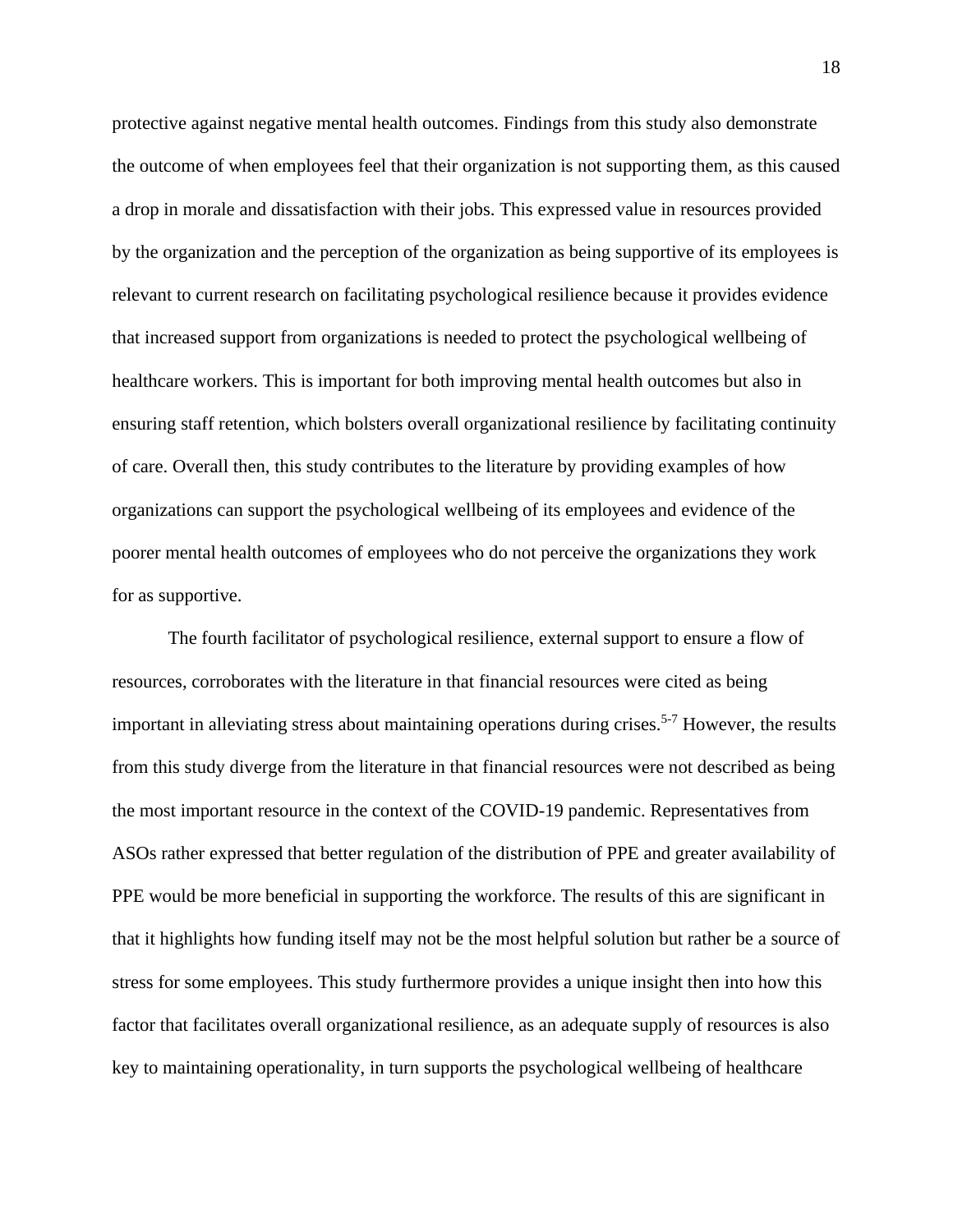workers. One explanation for this is that having adequate PPE during the pandemic enabled healthcare workers to feel safe performing their jobs and allowed them to comply with current public health regulations, which ensured continuity of care.

Lastly, the promotion of a supportive and communicative work environment aligns with the current literature describing its importance in promoting psychological resilience.<sup>7,12,15</sup> Such communication serves to create an environment open to the expression of concerns and an environment conducive to teamwork. Such sharing of burdens may physically support staff by alleviating the impacts of staff shortages and reduced capacity but also emotionally support them. This is comparable to the "Battle Buddies" method used by the U.S. army that was proposed as a valuable psychological intervention for healthcare workers during the COVID-19 pandemic.<sup>15</sup> Findings from this study supports the Battle Buddies approach in that it highlights the value of peer support in reducing risk of burnout while promoting psychological resilience.<sup>15</sup> Support from ones' peers is thus described to function to improve psychological resilience by allowing for sharing of narratives, which has been shown to improve one's perceived selfefficacy and sense of purpose.<sup>15</sup> Although peer support was described as being a facilitator of psychological resilience by interviewees, this study further contributes to the literature by identifying a possible area of interest in how cross-training of employees described by some interviewees may affect mental health outcomes of staff.

#### *Limitations*

Although findings from this study are relevant and useful to the study of improving psychological resilience in ASOs, a few limitations should be considered. For one, this study did not seek to directly measure psychological resilience of healthcare workers during the COVID-19 pandemic but rather identified strategies that promoted resilience based on identifiers such as staff morale and staff retention. A more formal analysis of the healthcare workers' psychological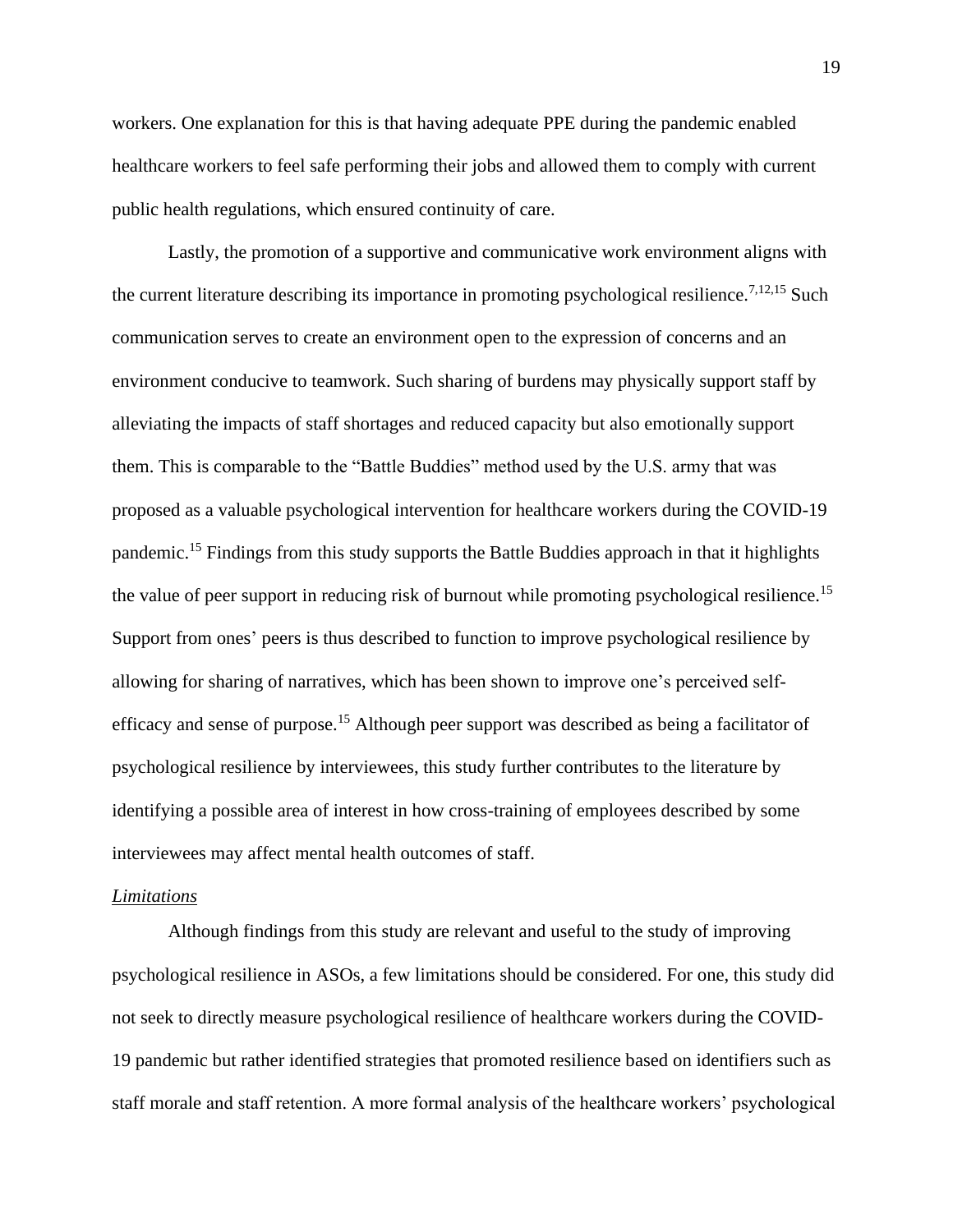resilience may yield more information on what directly contributed to improving or reducing psychological distress during this time. Furthermore, because questions from the in-depth interview were inquiring about facilitators of organizational resilience, some key facilitators of resilience such as familial support, individual coping mechanisms, or individual financial wellbeing could have been overlooked. Potential stressors such as one's own health status, having family members with preexisting conditions, or having family members contract COVID-19 may have also been excluded by nature of the questioning. Lastly, a final limitation is that interviews were only conducted with representatives in leadership or managerial positions in ASOs in SC by a convenience sampling approach. As such, some key information may be biased or missing about how healthcare workers were directly affected by the pandemic and what most affected their psychological resilience due to this approach having a higher risk for sample bias. To address these limitations, future research would benefit from conducting stratified sampling of employees at different hierarchies and roles within each organization.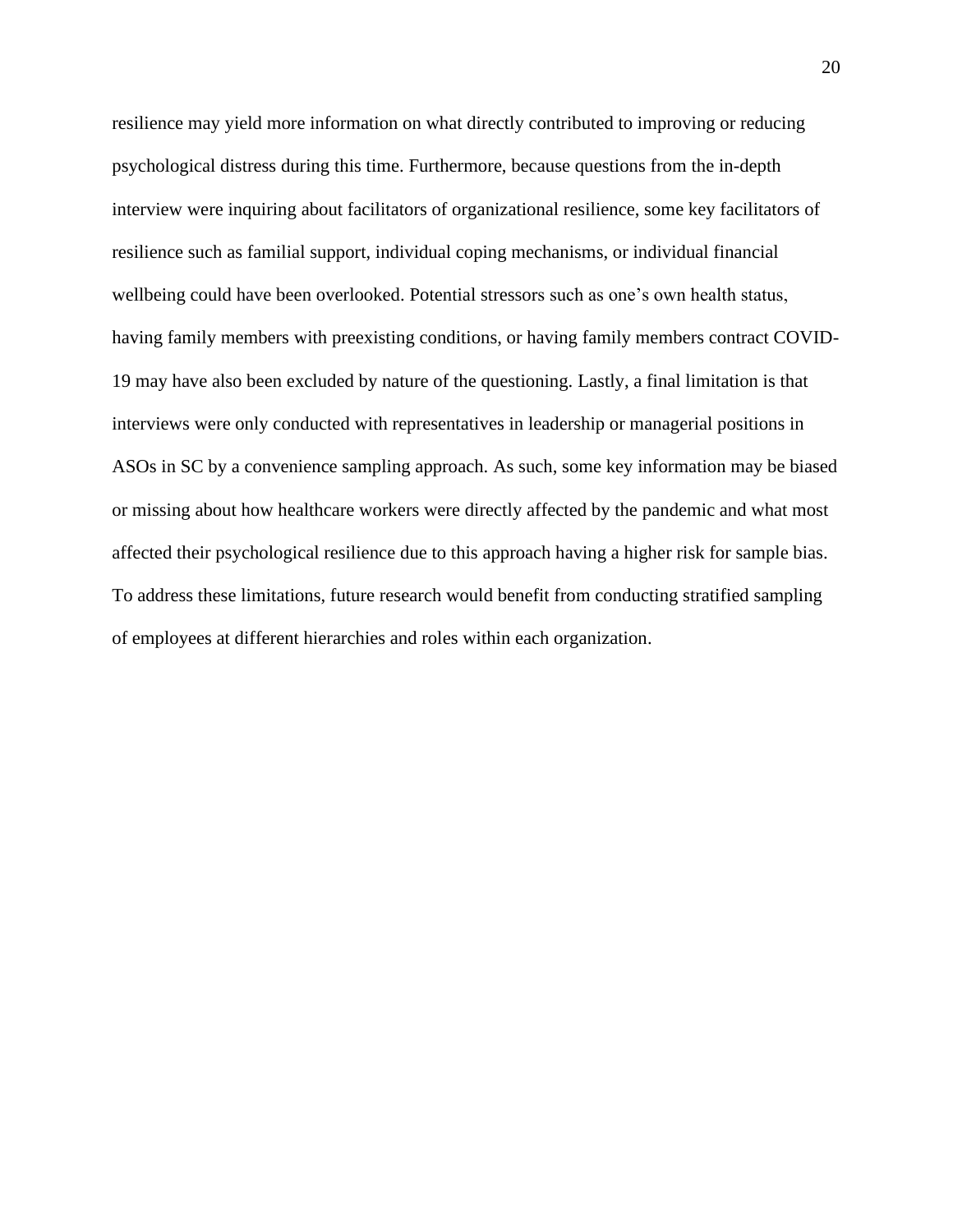# **Tables**

| <b>Table 1: Characteristics</b>                 | n (%)    |
|-------------------------------------------------|----------|
| <b>Organization type</b>                        |          |
| AIDS Service organizations                      | 6 (75)   |
| Academic medical center                         | 1(12.5)  |
| State public health agency                      | 1 (12.5) |
| Size (members and employees)                    |          |
| >10                                             | 6(75)    |
| Not reported                                    | 2(25)    |
| <b>Number of patients/clients served</b>        |          |
| $<$ 1,000                                       | 2(25)    |
| ≥1,000                                          | 3(37.5)  |
| Not reported                                    | 3(37.5)  |
| Services provided by organizations <sup>a</sup> |          |
| HIV prevention                                  | 6(75)    |
| HIV testing                                     | 7(87.5)  |
| <b>HIV</b> treatment                            | 6(75)    |
| Case management                                 | 4(50)    |
| <b>Outreach services</b>                        | 4(50)    |
| Counseling, behavioral health, support groups   | 5(62.5)  |
| Transportation                                  | 2(25)    |
| Health insurance assistance                     | 1(12.5)  |
| Food and clothing services                      | 2(25)    |
| Housing services                                | 2(25)    |
| Advocacy                                        | 1(12.5)  |
| Education/Certification of HIV testing staff    | 1(12.5)  |
| Provide funding for HIV care by other entities  | 1(12.5)  |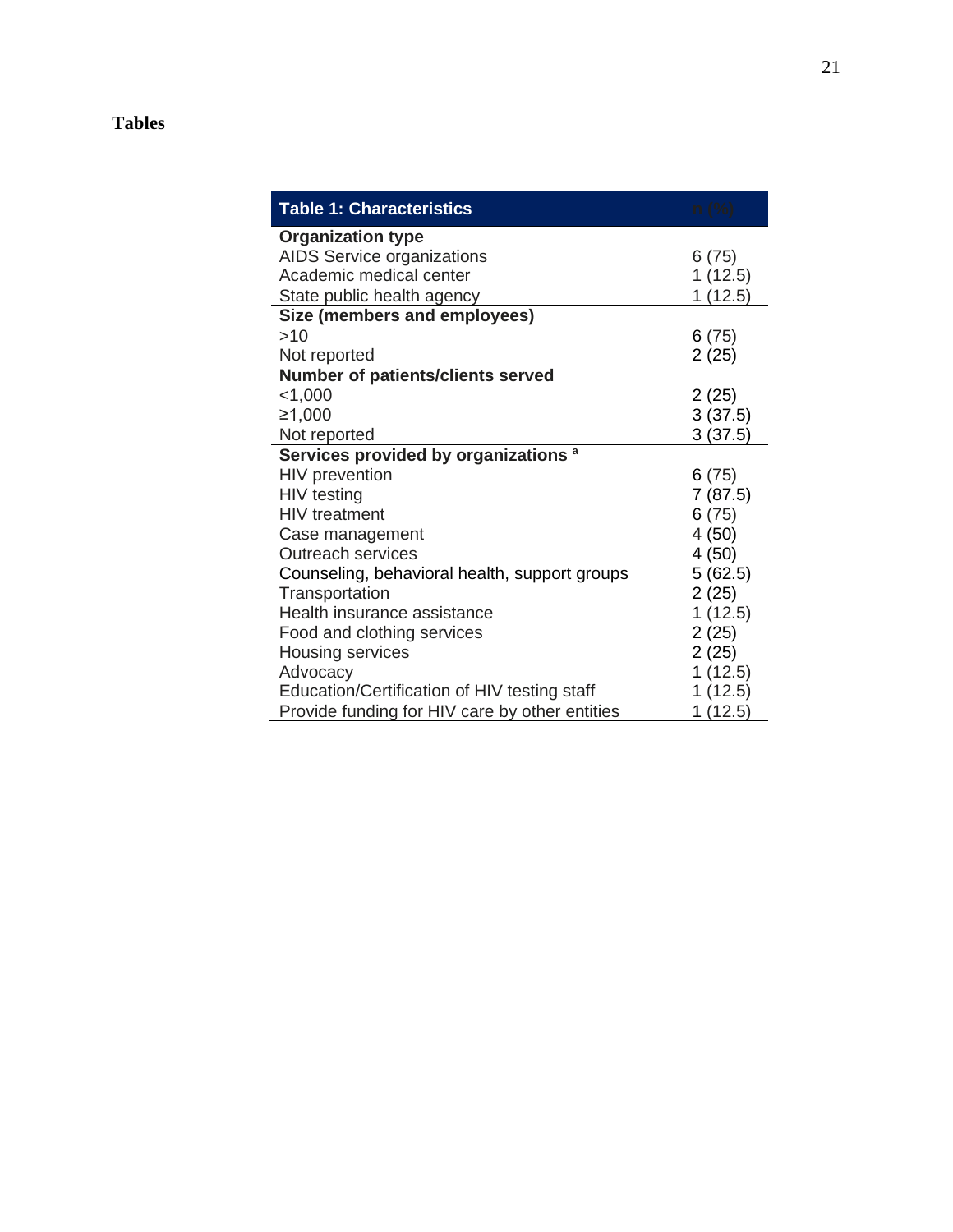#### References

- 1. Centers for Disease Control and Prevention. COVID Data Tracker. (2022). Available from <https://covid.cdc.gov/covid-data-tracker/#datatracker-home>
- 2. Papautsky, E. L., Rice, D. R., Ghoneima, H., McKowen, A. L. W., Anderson, N., Wootton, A. R., & Veldhuis, C. (2021). Characterizing health care delays and interruptions in the United States during the COVID-19 pandemic: internet-based, cross-sectional survey study. *Journal of Medical Internet Research*, *23*(5), e25446.
- 3. AIDSVu. Local Data: South Carolina (2019). Available from [https://aidsvu.org/local](https://aidsvu.org/local-data/united-states/south/south-carolina/)[data/united-states/south/south-carolina/](https://aidsvu.org/local-data/united-states/south/south-carolina/)
- 4. Qiao, S., Li, Z., Weissman, S., Li, X., Olatosi, B., Davis, C., & Mansaray, A. B. (2021). Disparity in HIV Service Interruption in the Outbreak of COVID-19 in South Carolina. *AIDS and behavior*, *25*(1), 49–57.<https://doi.org/10.1007/s10461-020-03013-x>
- 5. Hanefield, J., Mayhew, S., Legido-Quigley, H., Martineau, F., Karanikolos, M., Blanchet, K., Liverani, M., … Balabanova, D. (2018). Toward an understanding of resilience: Responding to health systems shocks. *Health Policy and Planning,* 33(3), 355-367.
- 6. Barasa, E. W., Cloete, K., & Gilson, L. (2017). From bouncing back, to nurturing emergence: reframing the concept of resilience in health systems strengthening. *Health policy and planning*, *32*(suppl\_3), iii91–iii94.<https://doi.org/10.1093/heapol/czx118>
- 7. Rangachari, P., & L Woods, J. (2020). Preserving Organizational Resilience, Patient Safety, and Staff Retention during COVID-19 Requires a Holistic Consideration of the Psychological Safety of Healthcare Workers. International journal of environmental research and public health, 17(12), 4267.<https://doi.org/10.3390/ijerph17124267>
- 8. Zhuravsky L, Lofquist EA, Braithwaite J. (2019). Creating resilience in health care organisations through various forms of shared leadership. In (eds): Resilient Health Care Volume 5: Working Across Boundaries Taylor & Francis Group, 53-66 [\(link\)](https://www.taylorfrancis.com/books/e/9780429274978) (SHARED LEADERSHIP)
- 9. Kruk, M. E., Myers, M., Varpilah, S. T., & Dahn, B. T. (2015). What is a resilient health system? Lessons from Ebola. *Lancet (London, England)*, *385*(9980), 1910–1912. [https://doi.org/10.1016/S0140-6736\(15\)60755-3](https://doi.org/10.1016/S0140-6736(15)60755-3)
- 10. Tam, C. C., Sun, S., Yang, X., Li, X., Zhou, Y., & Shen, Z. (2021). Psychological Distress Among HIV Healthcare Providers During the COVID-19 Pandemic in China: Mediating Roles of Institutional Support and Resilience. AIDS and behavior, 25(1), 9–17. <https://doi.org/10.1007/s10461-020-03068-w>